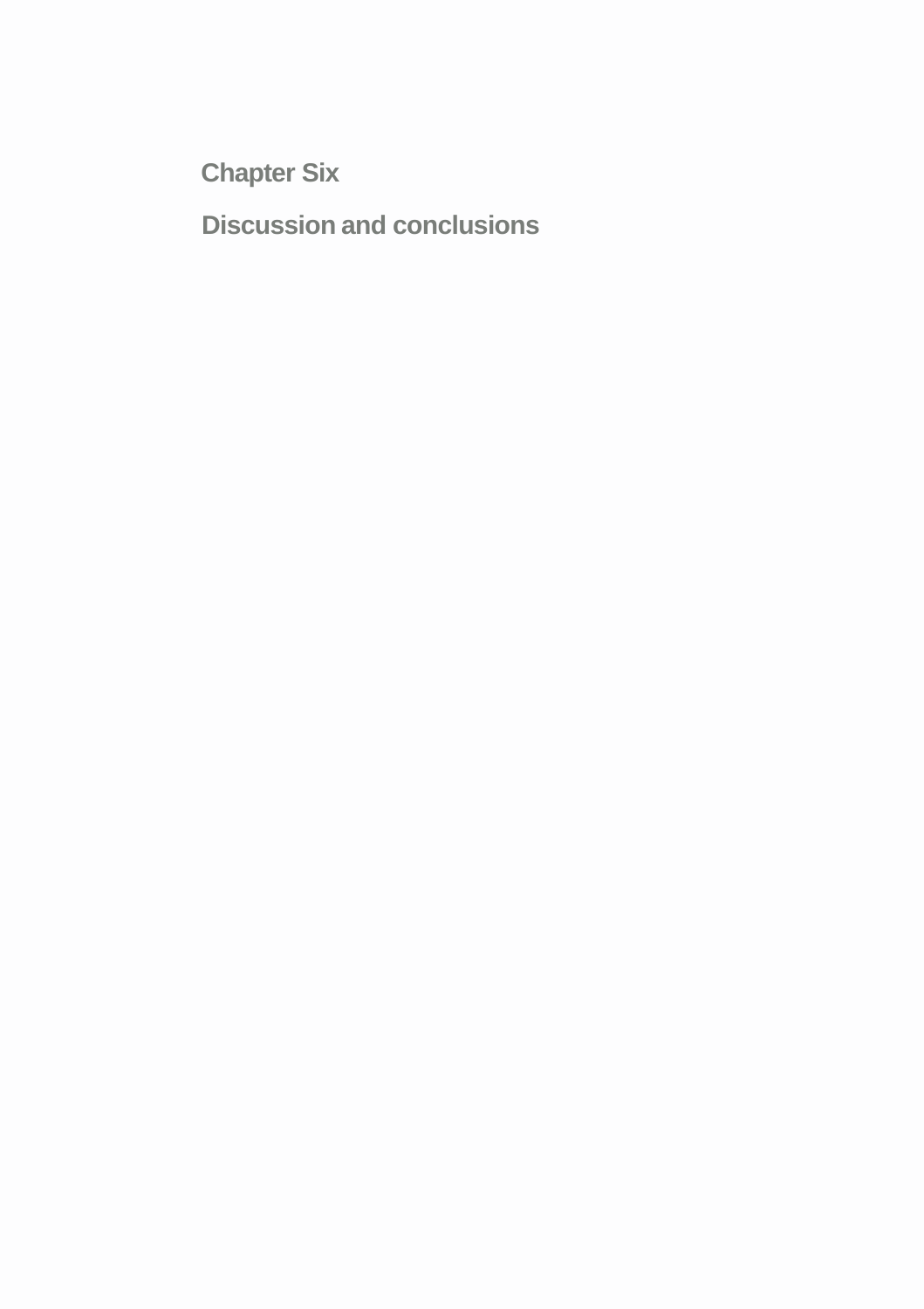# **6.1 Introduction**

The presence in the market of quadbikes since the '80s has presented an opportunity for farm owners and contractors to improve transportation into remote areas, reduce labour costs, and cut capital outlay on vehicles. They achieve this by having a single machine that can to a large degree (although not entirely) replace horses, twowheeled motorbikes, light tractors, and four wheel drive light trucks.

Approximately 70,000 quadbikes are now in use on New Zealand, but unfortunately, this high uptake has been accompanied by marked rates of injury and damage, prompting the New Zealand Department of Labour to identify quadbikes (Ward, 2002) as their single greatest area of concern in farm safety. ACC alone are now paying out in excess of NZ\$3.6 million for new and on-going quadbike-related claims, and there continue to be on average seven deaths a year involving quadbikes on farms.

This research was a response to the serious lack of knowledge about the extent, nature and aetiology of quadbike LCE on farms. An ACC funded literature review (ACC, 2000) had concluded that 'current information available in Australia and New Zealand is insufficient to establish the cost, frequency and nature of ATV injuries, or even to confidently adopt research findings based on US statistics.'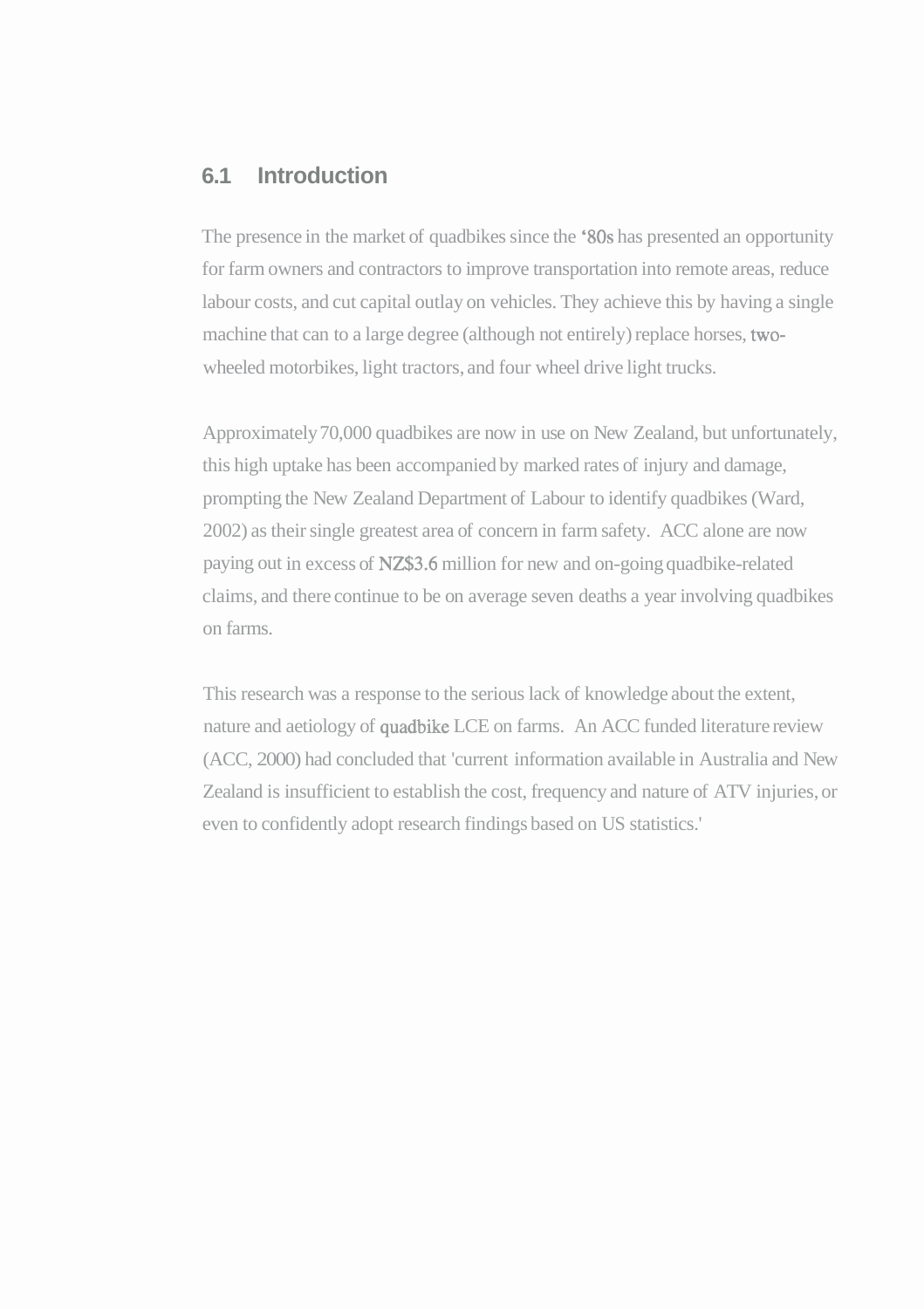The aims of the research reported in this thesis were therefore to:

- 1. Establish the scale of the problem of loss of control events (LCE) involving quadbikes on New Zealand farms
- 2. Establish an understanding of the context of quadbike use on New Zealand farms, including the functional requirements of the tasks relating to the quadbike
- 3. Develop a suitable investigative method for the analysis of quadbike LCE on New Zealand farms
- 4. Identify risk factors for LCE and their interactions
- 5. Identify potential interventions that would reduce the incidence and/or severity of quadbike-related LCE on New Zealand farms.

**An** ancillary aim was to also compare the characteristics of the LCE on New Zealand farms with those reported in North America to assess whether or not the practice of importing intervention ideas was supported by the evidence base.

To meet these aims, the researcher adopted an ergonomics or systems approach in investigating the problem of quadbike LCE on farms. LCE were considered from the perspective of the interactions between the user, their equipment, the task and their physical, regulatory and social environment. This is the first study to apply a systems perspective to quadbike LCE, and draws together elements from a number of disciplines to help study off-road occupational vehicle loss of control events.

In this chapter the key findings are discussed and the unique contribution to knowledge of both the method and findings are described. Directions for future research are also outlined.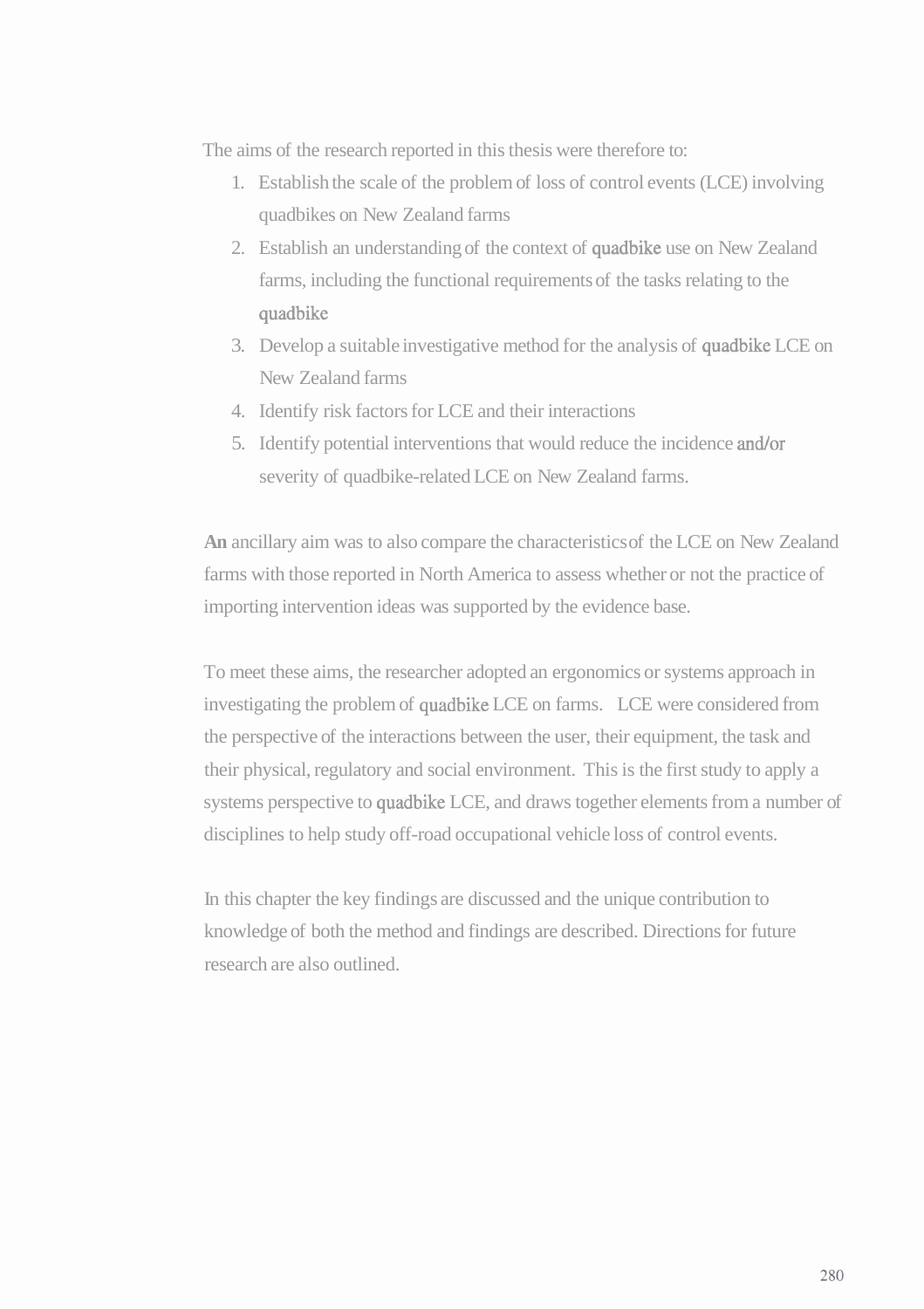# **6.2 Discussion of key findings**

### **6.2.1 The scale and cost of the problem of loss of control events**

The research findings provided a clearer understanding of the scale and cost of quadbike LCE on farms. During the process of the studies, some limitations with the available data sources were also identified.

The literature available at the outset of the study contained more material on the direct compensated costs associated with injury than it did on any other aspect of quadbike LCE on New Zealand farms, but it still did not provide a clear picture, primarily due to the limitations experienced by previous researchers in positively identifying quadbikes in the available data.

There were also limitations of the data collected specifically for the studies reported in this thesis. The data on scale and cost came almost exclusively from centralised ACC and OSH sources, where accuracy is reliant on faithful reporting, and comprehensive and reliable data gathering, capture and analysis. There is clearly scope for omission, contamination and loss of data at these various stages - as indeed there would have been from private insurance providers had this data been available. Finally, the indirect costs to the riders affected – most of whom are self employed remain uncalculated. This is an area needing further study.

In recent years the costs of new claims for injuries has risen markedly, and the costs of ongoing claims even more so (ACC, 2004). ACC costs are approximately NZ\$3.6 million per year for both new and ongoing costs combined.

Previous studies in New Zealand had highlighted the problem of positively identifying quadbikes from two-wheeled motorbikes, trikes and other farm vehicles in epidemiological data (Langley et al, 1995). This made it difficult to answer commonly posed questions from industry on the relative risks of quadbike use as opposed to other forms of transportation. The methods of analysis conducted during these studies allowed more confident comparisons to be made with other claimant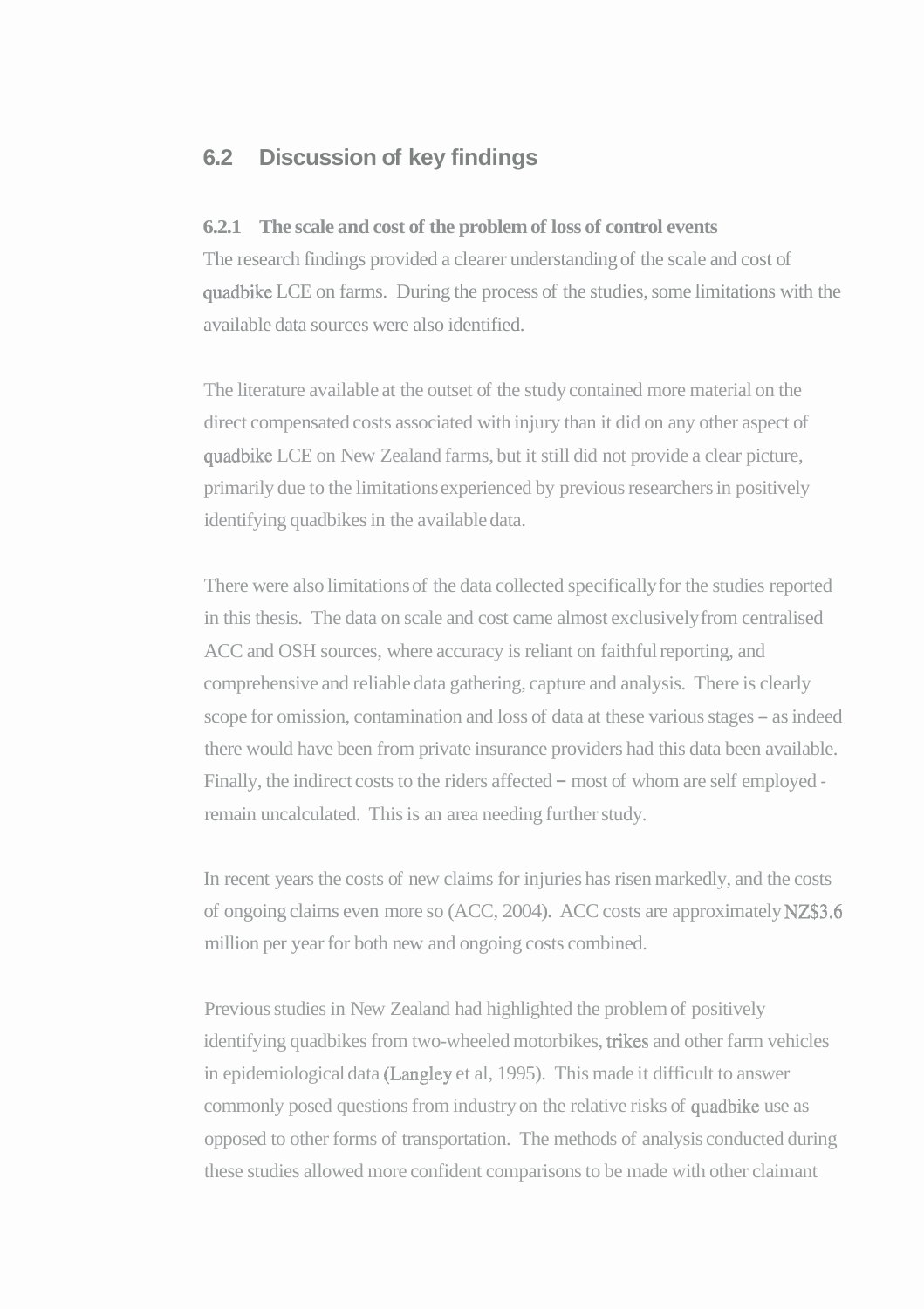populations as the ACC data were individually screened by case, to positively identify farm quadbike LCE cases. Both the researcher conducting the initial screening and the cross-checker were familiar with vernacular farming terminology which brought greater certainty to the task of narrative interpretation.

The analysis revealed that quadbike riders on farms with average usage have a higher risk of injury than average-use car drivers, but less chance of death. One in 10,000 riders will die from quad-related incidents per year, as opposed to one in four thousand car drivers. However, one in 29 quadbike riders on farms will file a claim to ACC in a 12 month period, as opposed to one in every **43** car drivers. This underlines the lack of intrinsic protection for riders, and the impact of speed on severity.

Combining official fatality figures (OSH, 2006) with findings from this research on total numbers of quadbikes in use would indicate that between 1998 and 2002 there was an average of 10 deaths per 100,000 machines per year in NZ related to quadbikes. This is the same rate as the USA for that period, but similarities between the two countries appear to be predominantly relating to issues of scale, such as this, rather than nature of LCE or their context of use.

As a minor element in the context study, the ACC data and media review data were examined for comparative evidence of quadbike LCE in other fields of use in New Zealand. No peer reviewed publications at all were revealed on the topic of quadbikes in horticulture, adventure tourism or golf course maintenance - areas of known activity. Exploratory analysis of the ACC database and a number of interviews with adventure tourism operators and horticulturalists generated some interesting questions for further study. These are noted in Table 6.1. Of particular interest is the (apparent) complete absence of compensated injury due to quadbike LCE on golf courses – despite their widespread use in the country with the highest ratio of courses to people in the world. Future research could test the proposition that without the interacting factors of distraction (monitoring animal movement), and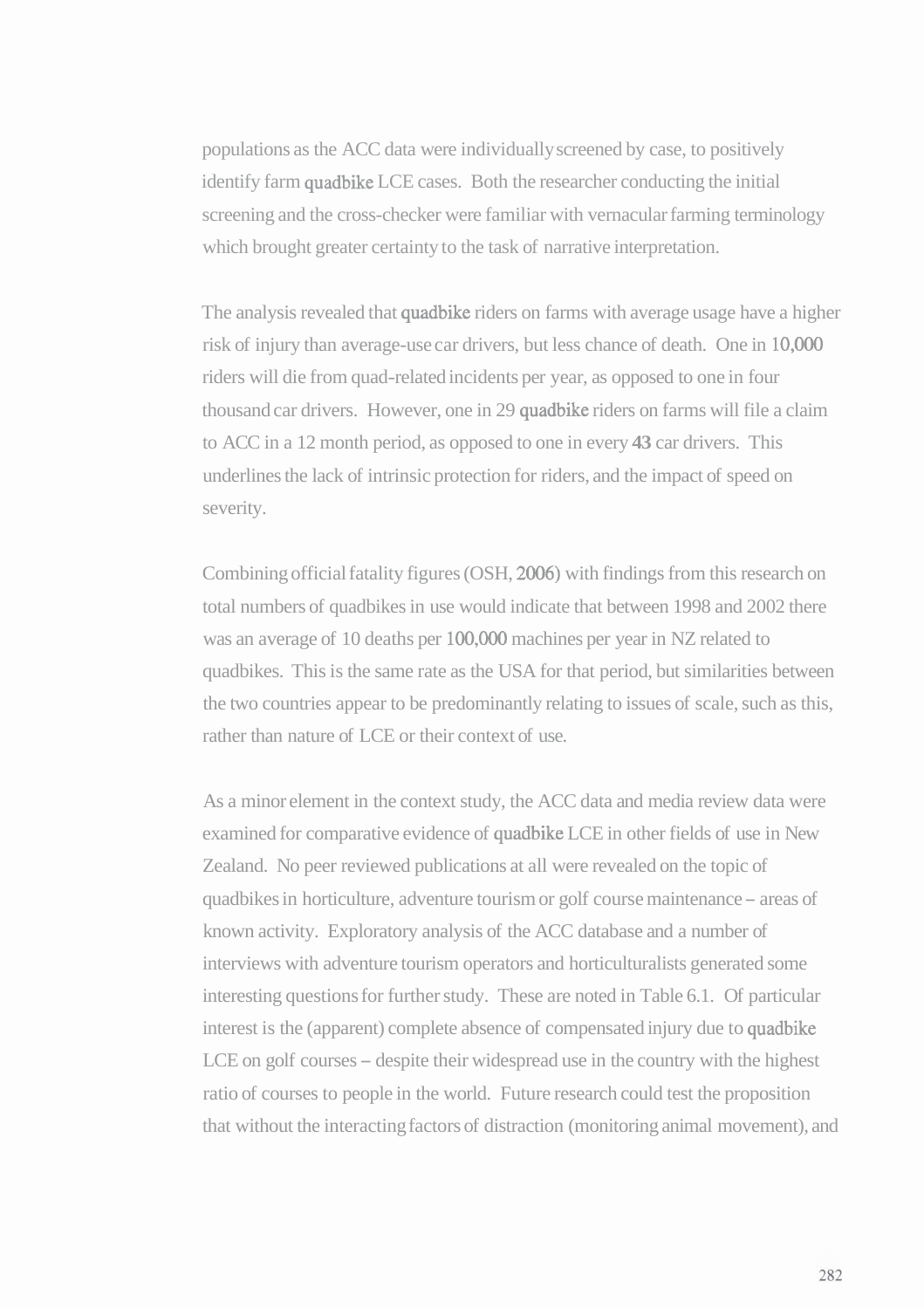unpredicted micro-surface changes (ruts and holes a few inches deep), overall risks of rollover diminish considerably.

At the outset of this research some limited figures on quadbike LCE injury costs were already in the public domain, and indeed the impact of these had been instrumental in stimulating the release of funding for this research (ACC, 2006). These studies advanced our knowledge on the true scale and cost of the problem in a number of ways - firstly by providing a more informed and detailed analysis of the same database, secondly, by identifying systematic biases, potential patterns of under-reporting and likely avenues for claim migration. This was achieved through the context study and by indicative testing of the reliability of the ACC data as an incidental output of the follow up investigations.

And finally, this research provided a description for the first time in New Zealand of the full quadbike rider population on farms with estimates of total numbers, personal characteristics and numbers per machine. Indirect costs per LCE remain uncalculated as this was beyond the scope of this study, but were this to be studied, the amalgamation of the two would provide a very valuable indication of the burden of cost being borne by the rural communities and the country as a whole.

## **6.2.2 The context of quadbike LCE on New Zealand farms**

No literature at all was found on the context of occupational quadbike use on New Zealand farms prior to this study. There were no peer reviewed papers, significant media items or relevant marketing releases. Enquiries made directly to distributors revealed nothing further than the unsupported statement that approximately 90% were sold to farmers. There were no existing ACC publications describing the occupations or incident locations as stated by claimants who had been hurt while using quadbikes.

The epidemiological study reported in Chapter Three produced some basic findings on the context of occupational quadbike LCE on farms, but the ACC database system by its nature is more suitable for broadly focussed analysis of trends than for detailed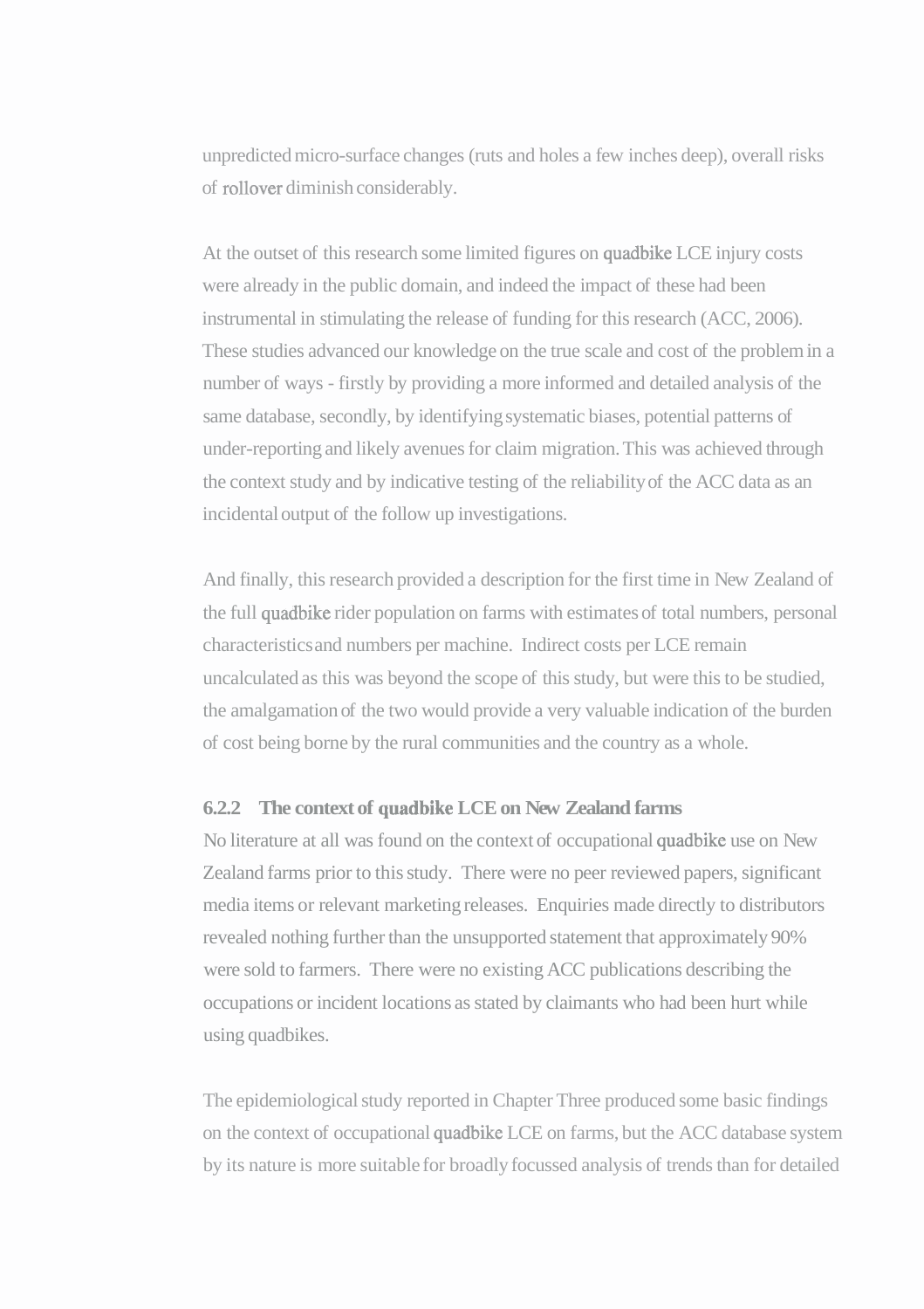qualitative explorations. The most relevant and consistently reliable ACC data were found in this research to be those categories such as gender, age, and region where the claimant has little reason or opportunity to report inaccurately and where the data capture process does not require interpretation and/or coding. The weakest data therefore was found to include categories either requiring more description than can be entered in the space allowed, or where systematic reporting biases may be at play; for example: event details, scene of the incident, and occupation. This study therefore provided useful guidance for the subsequent context and investigation studies on site by identifying some specific points to explore in greater depth, such as: the high number of cases involving middle aged males, and the unexpected peak of cases reported in the hot dry conditions of January.

None of the studies in New Zealand conducted prior to this research had explored the wider organisational factors beyond the incident itself. The wide industry consultation and participative interaction with the farm populations during these studies generated not only fuller understanding of the immediate context surrounding the LCE but also revealed some of the more distal socio-economic factors. Examples of this are the data that emerged regarding LCE prevalence on different farm types. Mixed sheep and beef units appear to be over-represented and a possible explanation that emerged is that this type of farm is the sort of property that new entrants to the industry buy. They are generally financially stretched and tempted to try and make-do with less vehicles and labour. As a result, a number of the people interviewed in this research admitted that they push the quadbike beyond the safe limits more often – and with less human back-up should they experience a rollover and entrapment.

The context studies also established for the first time a clear description of the tasks for which these machines are being used and their interaction with other elements of the wider system within which they operate. Conflicts previously unreported were shown to arise when other systems developed without consideration of the quadbike were used in conjunction with the quadbike. For example, the decades-old use of long loops of polypropylene-type twine for holding bales together is largely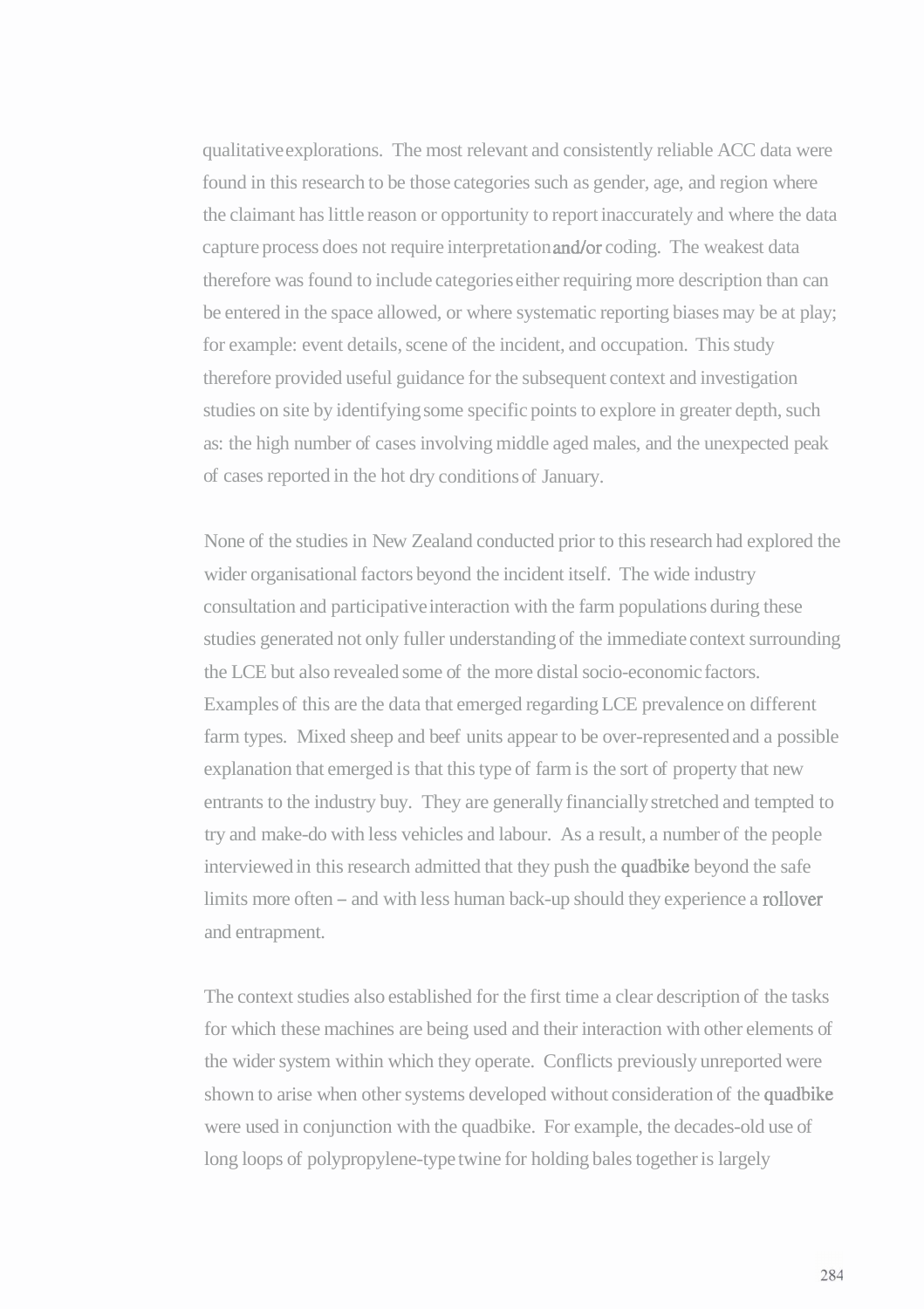unproblematic until combined with delivery by quadbike - a vehicle low to the ground and with exposed moving parts. The handlebars and rack tubing afford excellent places to temporarily loosely loop the twine **as** the bales are fed out, but reports of near misses and actual harm to limbs are numerous as the twine frequently escapes and one end becomes snagged on the wheels, axles or drive chain – the other over wrists or feet.

This subtle but significant interaction between two separate systems that had been designed in isolation but brought together with unfortunate consequences had not been identified at all either in literature prior to this research, nor in the ACC narrative analysis reported in Chapter Three. The discovery of such mismatches underlines the importance of not relying solely on epidemiological level studies for hazard identification and intervention development.

Most significantly of all, the context study showed that in New Zealand these tools are not bought for the purposes for which they were designed. The systems prompt two of the three types of human error identified by Charlton (2002). The unintentional type - lapses - are too heavily punished, and type three errors (violations) are made almost unavoidable as the mismatch between the needs of the farm user and the stated limits imposed by the designer's results in the manuals being almost entirely ignored. The study reveals a persistent demand for error-tolerant devices in New Zealand farming, whereby the user can experiment with novel applications of the implement and to establish the performance limits themselves. This is unlikely to change in the short term **as** not only is the improvising (number eight wire) spirit seen as an asset in the national character, but it is also a traditional method of obtaining competitive advantage in rural industry. Despite over twenty years of application in the agricultural industry, the quadbike appears to still be too error-intolerant for this market.

This could be because the context of use overseas is still predominantly recreational and so the evolution of the quadbike remains most closely linked to recreational needs and desires. However, occupational use in the USA appears to be rising and so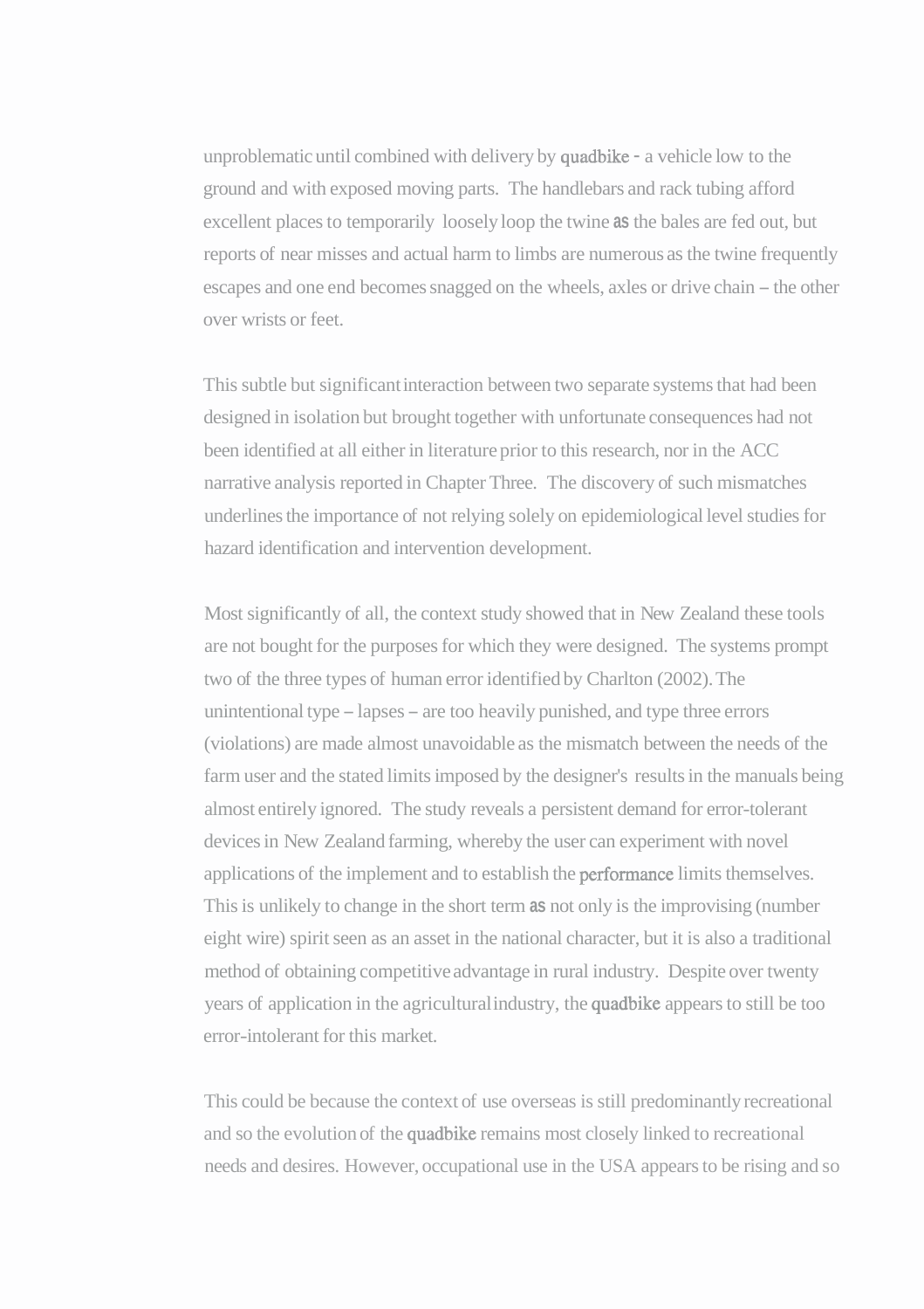designers could be motivated to tailor models more towards farm and ranch user needs (Rodgers, 1999). There may also be pockets of quadbike use, such as in Alaska, Australia, and Europe where there are already closer parallels in context of use.

At the beginning of this research project, the state of knowledge regarding the context of occupational quadbike use on New Zealand farms was built upon a combination of: a small number of (mostly dated) studies of limited relevance and/or substantial political biases, impressions received via the media, marketing messages from the distributors, personal experiences and overseas data of questionable relevance.

The Southland study by Brown (1998) was the only piece of work that gave genuinely useful insights on how they were really being used and what some of the intrinsic problems might be. But this was not widely published nor read.

This study therefore provides a useful description of the context of quadbike use which can be used in a number of ways: to inform contemporary policy, to assist more precise design development to meet the market, and to guide research priorities. It allows overseas injury prevention researchers to gauge the extent to which interventions developed here may be of relevance in their own country, and serves as a benchmark against which future trends in quadbike use on NZ farms can be observed.

## **6.2.3 Development of the investigative method**

The literature review produced no single existing method that could be employed to answer the research questions posed on LCE. In particular it was noted that no specific methods were found for the delayed investigation of incidents involving offroad vehicles.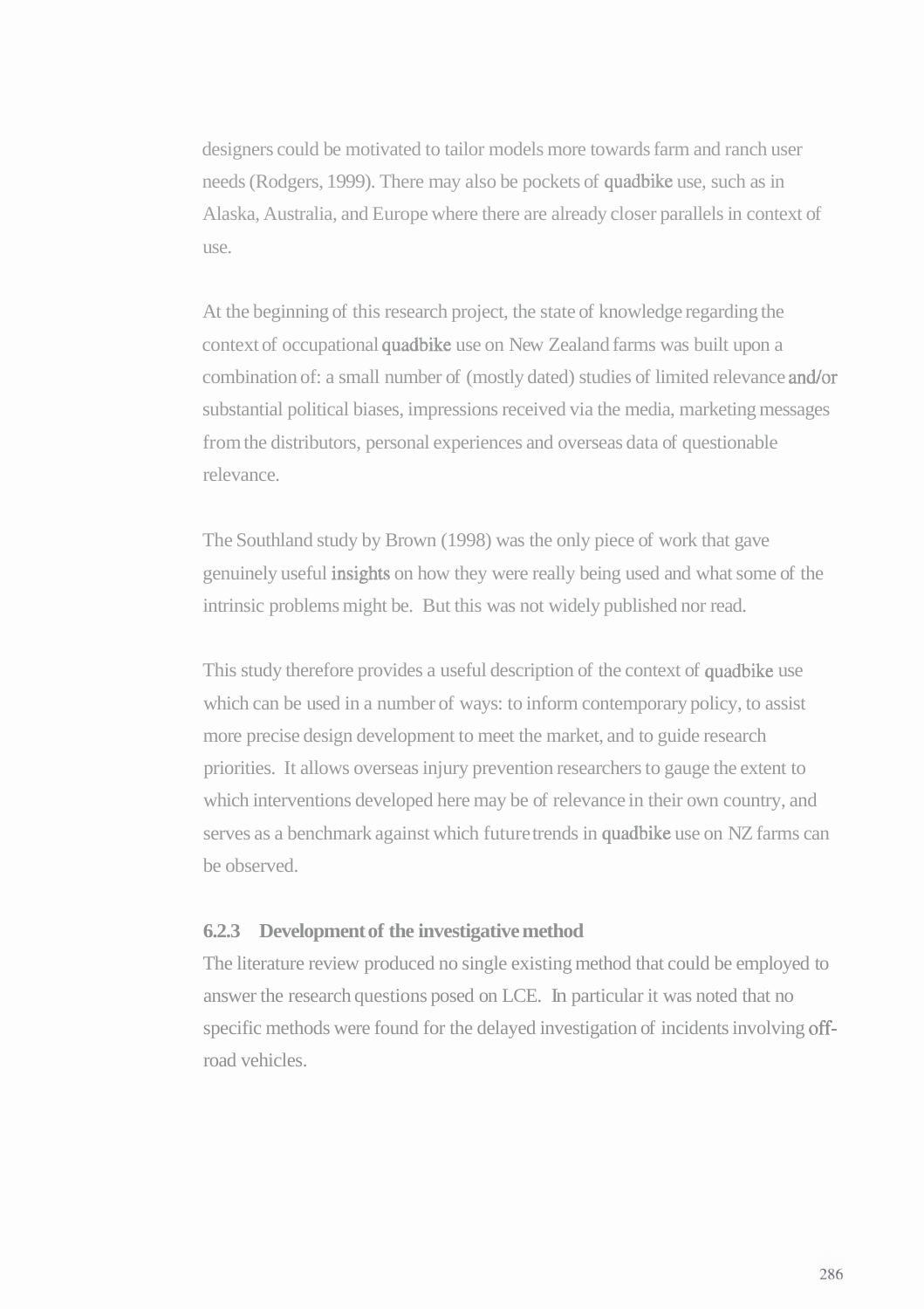The existing methodologies in the obviously comparable fields, as for example road and air transport, all had shortcomings of one kind or another. The road transport accident investigation methods assumed fast response and immediate access to the scene, plus the availability of witnesses and other sources of evidence. Air accident investigation methods were of greater overall relevance, as remote rural locations and the absence of witnesses were taken into account. However, they still assumed that despite significant delays where the plane had crashed in remote bush, the wreckage once found would still be left untouched until the investigators had combed it for evidence. This was not going to be the case for the quadbike LCE study.

Methods used previously for the study of quadbike incidents specifically were inadequate for addressing the research questions posed in this study. The Southland study in 1992 by OSH Inspector Brown (1998) was the only attempt to investigate non-fatal LCE in New Zealand prior to this research. While providing some very valuable clues on potential lines of questioning for the interviews, it did not adopt a systems approach. Interactions between risk factors are not explored, or if they were, they were not recorded by the interviewers, or captured for analysis. Organisational factors were similarly downplayed in favour of more proximal factors. This was in line with the observations made by Carol Slappendel in (Slappendel, 1995.243) that the incident investigators in New Zealand industry - while adopting an interactive approach in theory, had not developed the tools to really apply these more complex models to field work. The (over) simplicity and ease of application of investigative tools based on Heinrich's Domino Theory and later derivatives have made the noninteractive analysis methods durable features in New Zealand workplaces. Brown's data collection method in Southland reflected this, using checklists of individual factors from which the interviewers selected the most relevant.

It was therefore considered necessary to develop a new investigative method for the purpose that allowed risk factor interactions, including organisational ones, to be captured in the field. The use of an ergonomics approach allowed consideration of LCE from the perspective of the interactions between the user, their equipment, the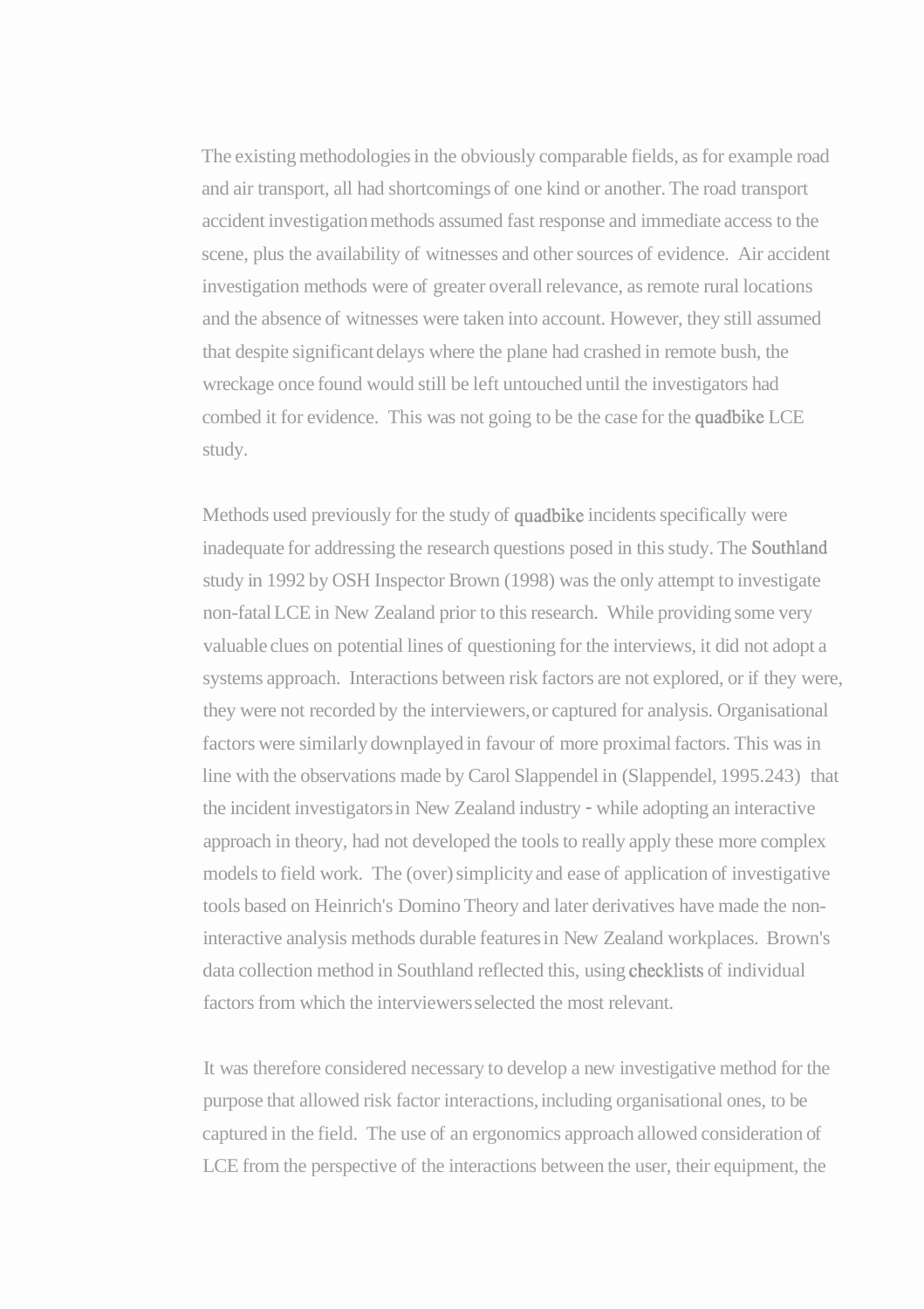task and their physical, regulatory and social environment. It is the first study to apply a systems perspective to quadbike LCE, and made possible the identification of latent organisational risk factors. The information processing component in the model developed during the study provided valuable understanding relating to the interactions of the risk factors.

The overall method sought to establish why the decisions of the riders involved in the LCE 'had made sense to them at the time' (Dekker, **2003).** This philosophical approach not only made sense to the researcher, but also proved robust in appealing to the study participants who appreciated that their competence was not being unreasonably questioned with the benefit of hindsight. This further encouraged the participative exploration of the context of the events that day for the rider; what pressures they were under, what constraints they believed to be acting upon them, and so forth.

The literature on account reliability and methods of assisting recall of episodic memory was drawn principally from the psychology, forensic psychology and aviation human factors disciplines. No material at all was found on these aspects of investigation in the Occupational Health and Safety. **A** recurrent theme from the recall literature was that whilst it was unrealistic to aim for 100% complete and accurate accounts for a variety of reasons, usefully factual versions of the truth could be gained through triangulation of the data sources; testing the same variables, but with different methods - each with their own methodological weaknesses (Webb et al, 1966).

In combination, the methods described in this thesis represent an advance in the injury prevention literature. The event charts that can be participatively completed and the interactive quadbike LCE model developed for the data collection and analysis have contributed to practical ergonomics field methods that address the shortcomings identified by Slappendel (1995) and others. The method of administration - utilising account recall optimisation techniques - further raises the quality and completeness of the data.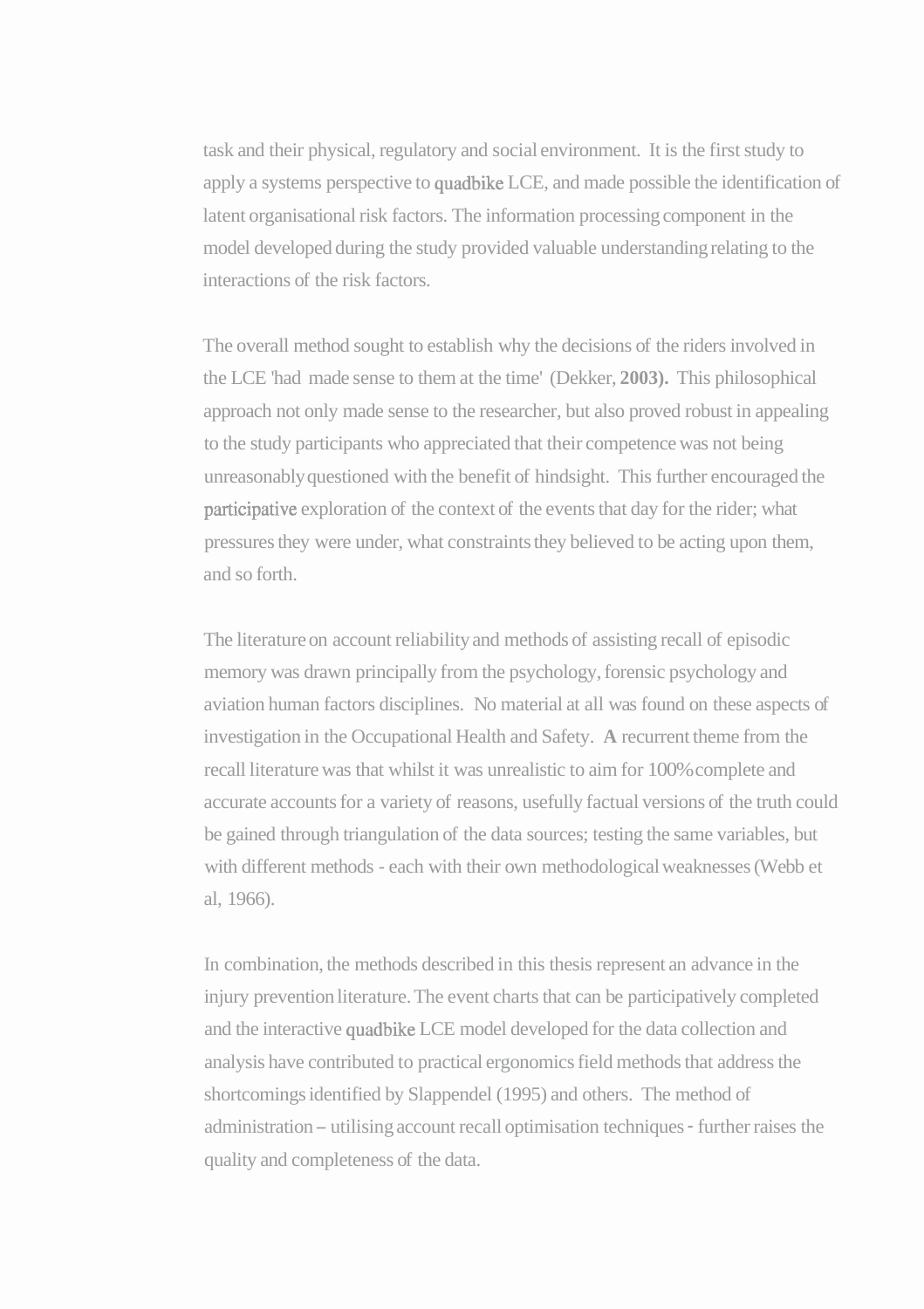## **6.2.4 Risk factors for LCE and their interactions**

The aim of this section was to explore the nature of the quadbike LCE on New Zealand farms through establishing the risk factors and their interactions. A secondary aim was to review the circumstances of those LCE being reported in North America, draw comparisons with the New Zealand situation and to conclude whether or not they are similar enough to confidently transfer interventions.

Prior to the study commencing in 2002, the risk factors commonly offered during discussion within industry centred on the combined effects of youth, speed, poor supervision of minors and general recklessness. These themes were reinforced by the media coverage in New Zealand and reflected the concerns prevalent in the USA and in the imported technical manuals provided with the new quadbikes.

The literature review reported in Chapter One, showed there to be little reliable information on LCE of clear and current relevance in the public domain. Brown's (1998) work in Southland had provided some useful leads on potentially fruitful lines of enquiry, but the findings of a very localised study in a climatically extreme corner of the country could not be generalised to the New Zealand population of users as a whole. The findings were also ten years old by the time this research commenced.

The Federated Farmers study (1998) had set out to 'gather the opinions' of New Zealand farm owners and managers belonging to the organisation – and was not an attempt to establish actual risk factors and their interactions through rigorous triangulated study. Their findings, perhaps predictably, emphasised unsafe behaviour of the individual riders. There was very little discussion focussing on deficient work organisation issues. This contrasted with the more system-wide risk factor interaction patterns reported in this thesis.

In contrast to the impression created by the New Zealand media that quadbikeincident victims are predominantly children and sometimes the very elderly, the findings on the characteristics of riders experiencing LCE highlighted middle aged users as most frequently injured. The finding that serious injuries are clustered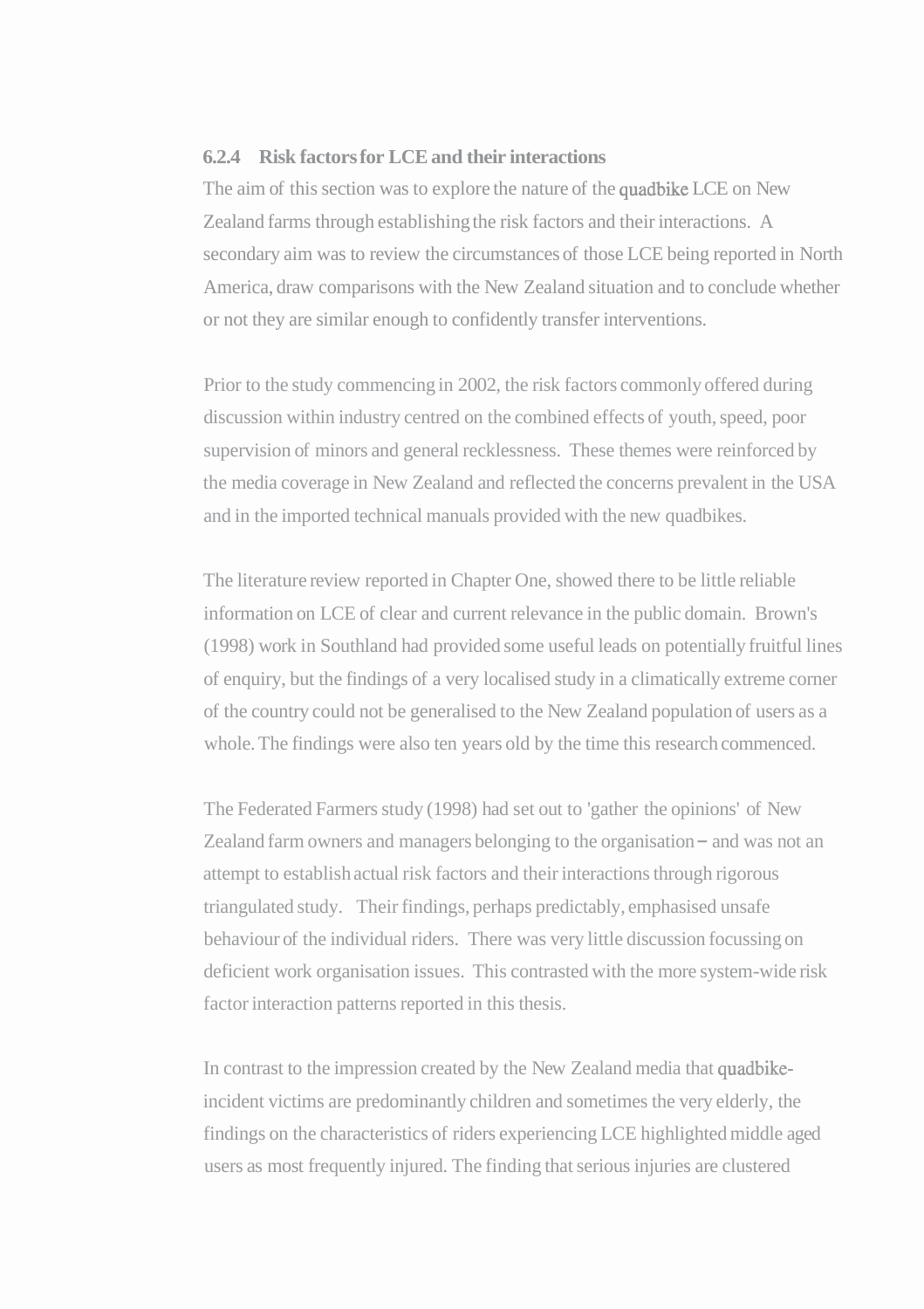around the 46 year old age group would appear to support the concerns expressed during the industry consultation that middle aged men with marked business and family pressures are a high risk group. Further study is needed to see if stress factors are indeed influencing the incidence or severity of quadbike LCE in New Zealand, and to more clearly understand the reasons behind the marked differences in reported levels of injury between men and women.

In New Zealand mustering and other jobs working with stock was the major task group implicated in the LCE. Quads may have successfully replaced small tractors and utes for some jobs such as light feeding out and personal year-round transport, but appear to have been less successful in replacing the dogs that can turn hard at speed on unpredictable surfaces.

Not only was the context of use found to differ between New Zealand and overseas, but so was the nature of serious injury. Unlike the pattern of injuries reported for North American recreational riders, crushing/pinning and entrapment between the machine and the ground were far more common than head injuries in this New Zealand study. Lack of speed may be a factor in this, as it was found that a high proportion of the New Zealand LCE happened slowly enough for the rider to not be thrown forward clear of the machine. More recreational riders appear to exit at speed, landing on rocks or trees well clear of risk of entrapment.

The research findings also ran counter to some commonly held beliefs concerning where the major risks lie for quadbike users in the New Zealand farming industry. Firstly, LCE are clearly not just a problem on the hills. Micro-terrain variation was found to be highly critical as well, with **39%** of stockwork-related LCE taking place on flattish terrain. **A** higher proportion of those LCE on flattish ground also resulted in entrapment and therefore more serious outcomes for the rider.

There were also two very interesting findings relating to temporal factors, which were not expected and warrant further work. The expected peaks of LCE at dawn and dusk were not found; instead the peaks appeared just before lunch and at mid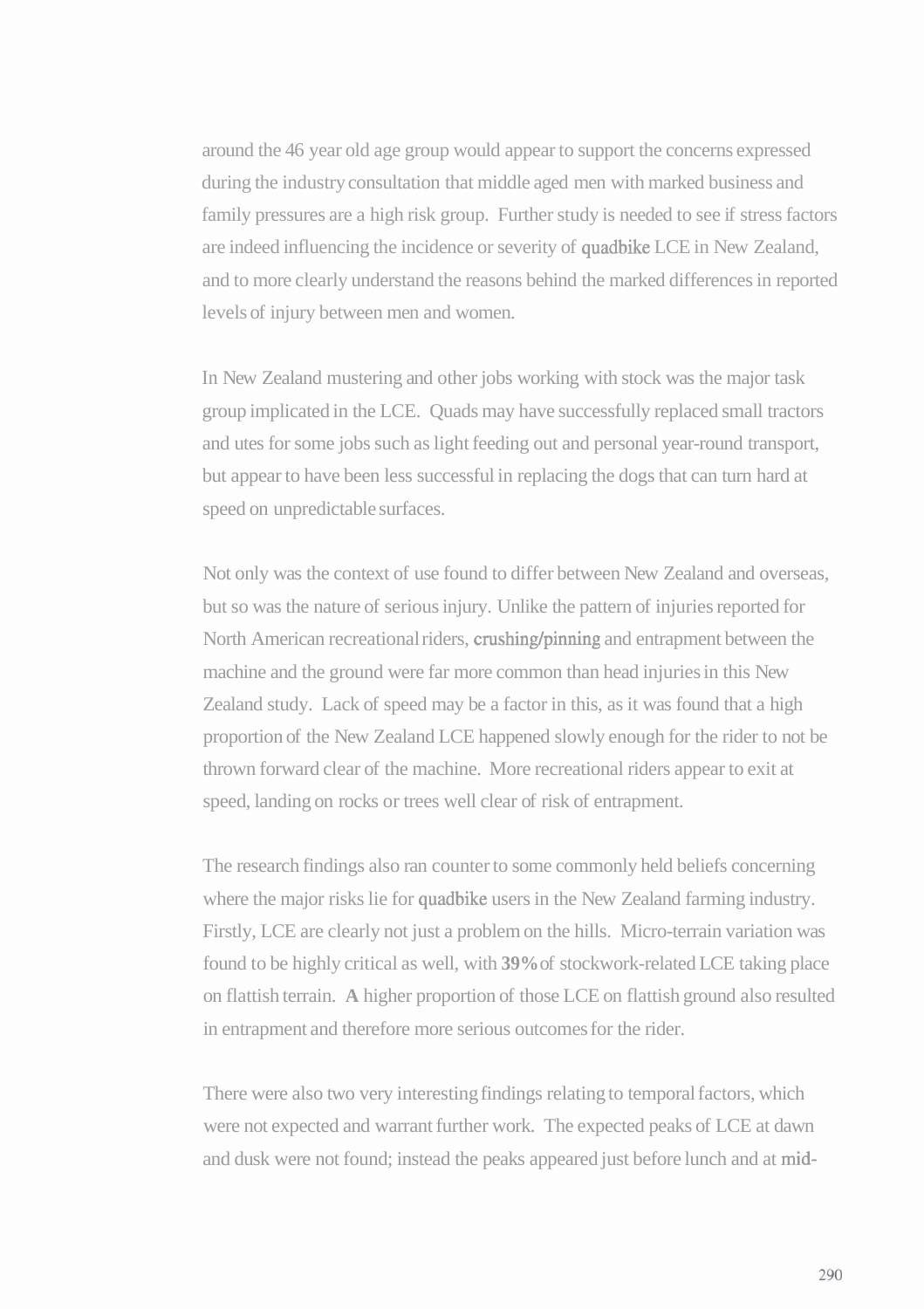afternoon. Secondly, wet, muddy conditions are generally difficult for farm vehicles but the hard ground in January/February was found to interact with other factors to produce peaks in LCE incidence. The wide soft knobble tyres cannot gain traction when the surface is unyielding and even less so when made slick on top by moisture or lush grass. Research findings with good face validity are important for training organisations such as FarmSafe who are engaged in challenging commonly held beliefs among the farmers attending their courses.

The event chart method also enabled analysis to be carried out of factors for each task being carried out at the time. Previous studies had not undertaken analysis with this specificity. There are differences in the underlying factors, for example, between LCE during spraying and LCE during work with animals, which indicates the need for conceptual diversification in quadbike design. The same tool is used for both but is currently doing neither job well enough.

The problems identified with the 'almost universal' use of a trailer behind quadbikes in the Southland study (1998) were not addressed by any interventions in the decade between that study and the one reported in this thesis. Trailer-related incidents are common but rarely identified in epidemiological studies. The ACC surveillance system does not lend itself to the capturing of data on implements attached to the quadbike at the time of the LCE. Such details would need to be mentioned in the narrative and there is rarely that level of detail provided. LCE related to trailer use were found through the site investigations in this research to be 35 times more common than the ACC data reported in Chapter Three indicated.

The site work included the recording of quadbike make and model. This had not been done in any previous New Zealand studies. It was seen as relevant as there were some significant design differences among the 100 or so types of machine in common usage in 2002. This level of detailed analysis enabled model-specific interventions to be designed. For example, park brake failures were found to be common with particular models of Honda quadbike due to the design of the cable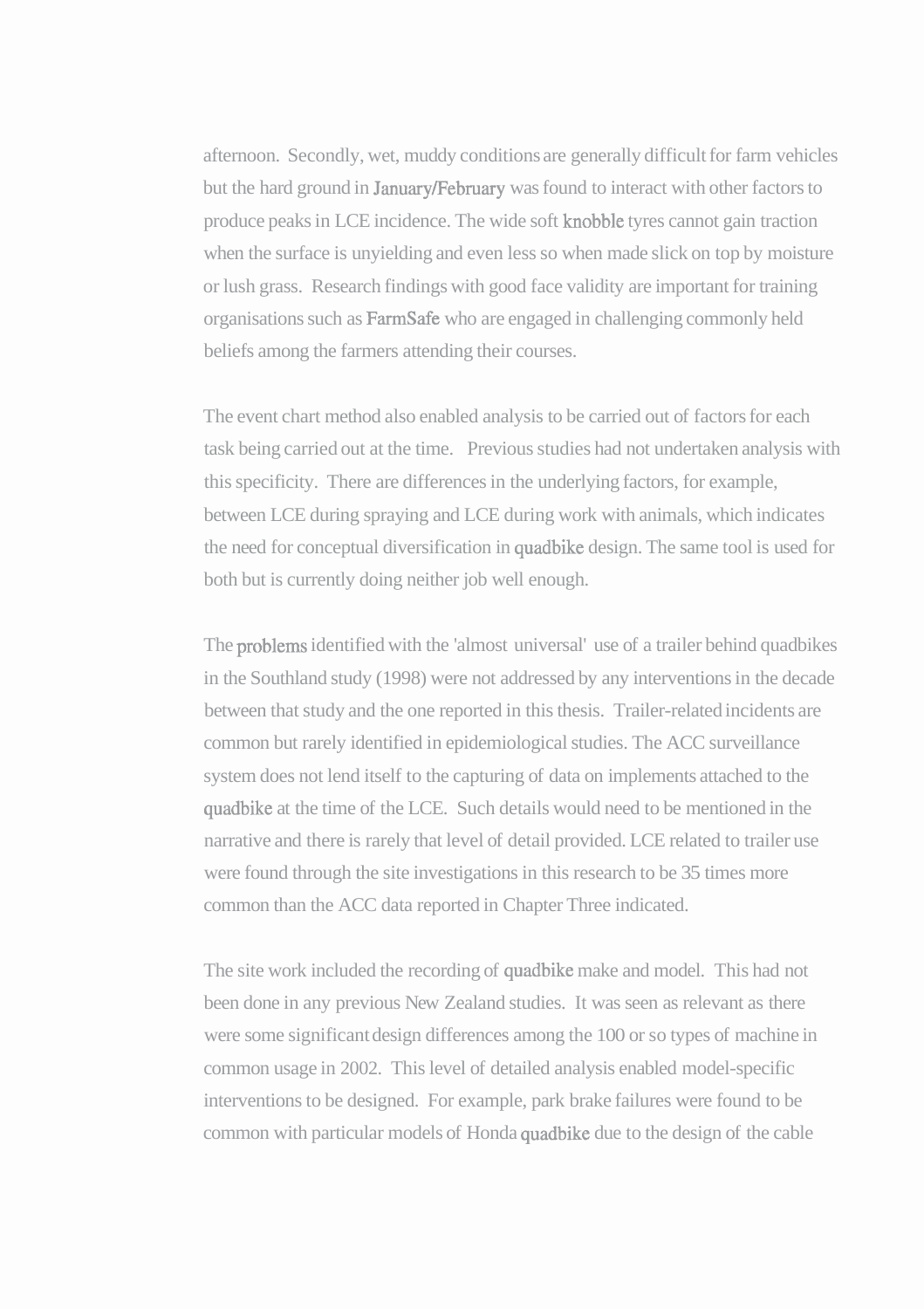lock at the handlebars which did not allow for adjustment to increase tension between servicings.

The analysis of the events differed from previous studies of this type due to the interactive model that was adopted. While personal haste and machine speed were the two single factors most strongly linked to serious injury, the spread of identified single risk factor elements was very wide and the incidence numbers of even the most common risk factors therefore was relatively small. The analysis may not appear to yield the same apparent strength of findings as often found in incident investigative studies as the coding of elements in each case was less gross - the uniqueness of each scenario being more fully recognised. The approach drew on 'pattern matching' - as used in case study methodology (Yin, **1994),** and resisted as far as possible the simple route of 'cherry **picking'** a selection of single factors from each unique scenario and aggregating these into apparently homogenous groups.

**As** the next step, further specific experimentation is needed that investigates the interactions involved in greater detail. This cannot be laboratory-based single variable study as it is the network of interacting factors being examined as a whole, not simply one element in isolation. For example, the hypothesis that working with stock is inherently more risky because of the need to watch the animals moving as well as the route in front could be tested by the eye tracking devices. Farms with regular LCE could be compared with a sample of more resilient operations that are proven to have low LCE rates despite performing similar task functions.

The importance of prompt attention following serious incidents has been established in a number of related areas such as road traffic accident research. Entrapment of the rider following a quadbike LCE was similarly found in this study to aggravate injuries and delay the receiving of medical attention.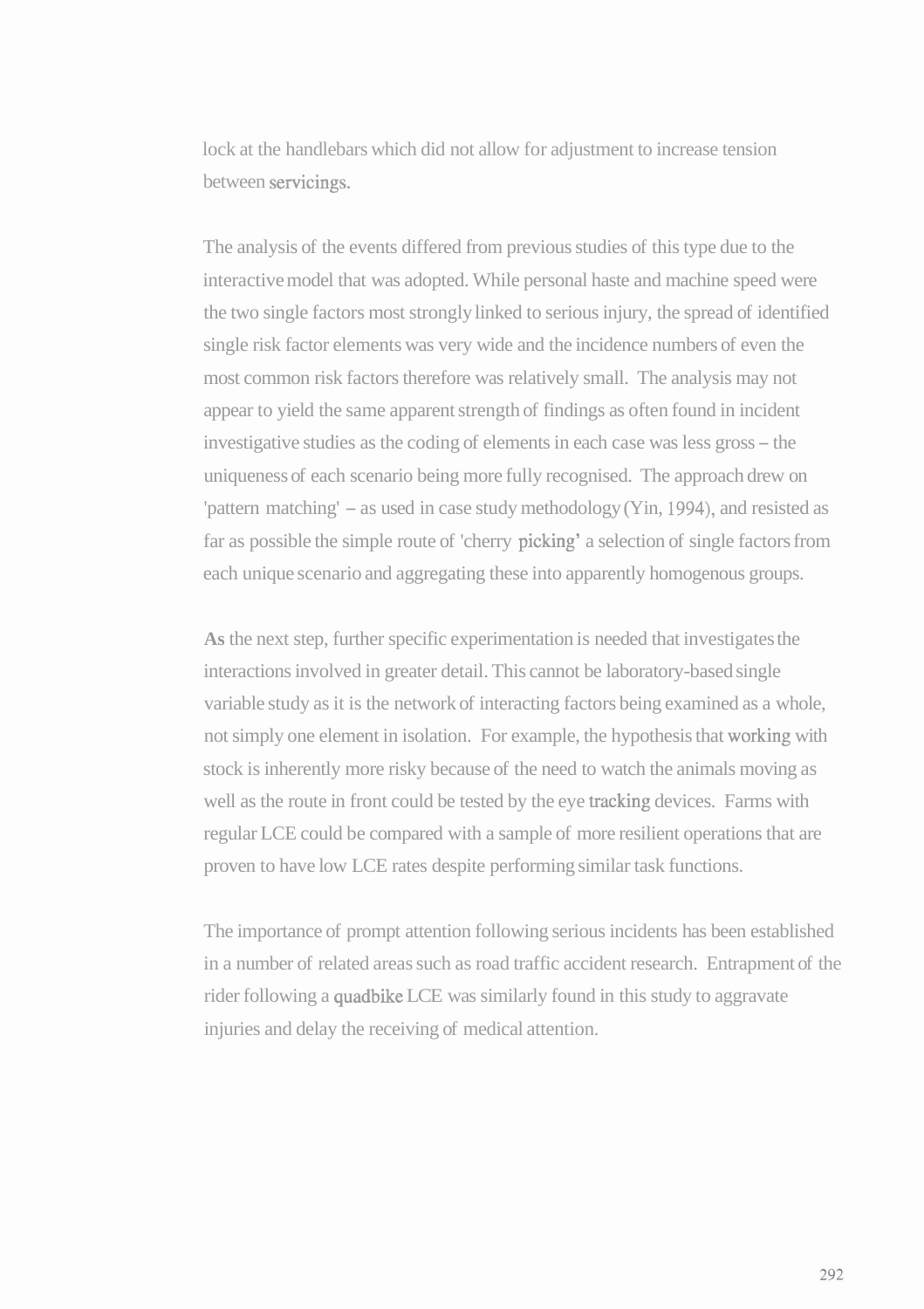In the 1980s and 1990s there was debate in the literature on the potential for using rollover protective structures (ROPS) on quadbikes. This largely ended after two sets of computer simulation studies were conducted, the first in the USA (Zellner & Van Auken, 1998), the later one being a government-funded report from the UK (HSE, 1999). The findings from the independent UK study suggested that the absence of rider restraints on active-riding vehicles made the fitting of ROPS to be of mixed benefit. Chances of serious injury for the rider appeared to increase when ROPS were used in high speed LCE. At low speed the may be of help, or conversely they may add to impact injury and entrapment.

However, despite the intense pressure from manufacturers to discredit ROPS of any design as described earlier, there was considerable interest in the frndings from this study regarding the usefulness or otherwise of roll over protective structures. Many individual farmers are still in favour on the basis of their personal experiences. From the detailed findings of the LCE investigations, it is clear that the ROPS fitted did act as injury and damage agents in some LCE, and as protective and cost saving devices in others - dependant upon the circumstances. This is broadly in accord with the computer simulation studies conducted in the 1990s. The findings of this research support the idea of retrofitting existing quadbikes with devices of some description to protect riders from crushing injuries inflicted by the machine, but not necessarily tubular metal frame structures. A logical direction for future study is the development of LCE-activated soft protection and self or assisted righting systems.

The findings also support the argument for new conceptual directions in farm vehicle systems that design out some of the key risk factor combinations. In the longer term new light vehicle types without the inherent conceptual mismatches of quadbikes are needed for key tasks in the New Zealand agricultural industry. In the meantime, interventions such as the anti-crushing/entrapment protection mentioned above are required to reduce the incidence and severity of LCE for those riding the 70,000 or so machines already in use.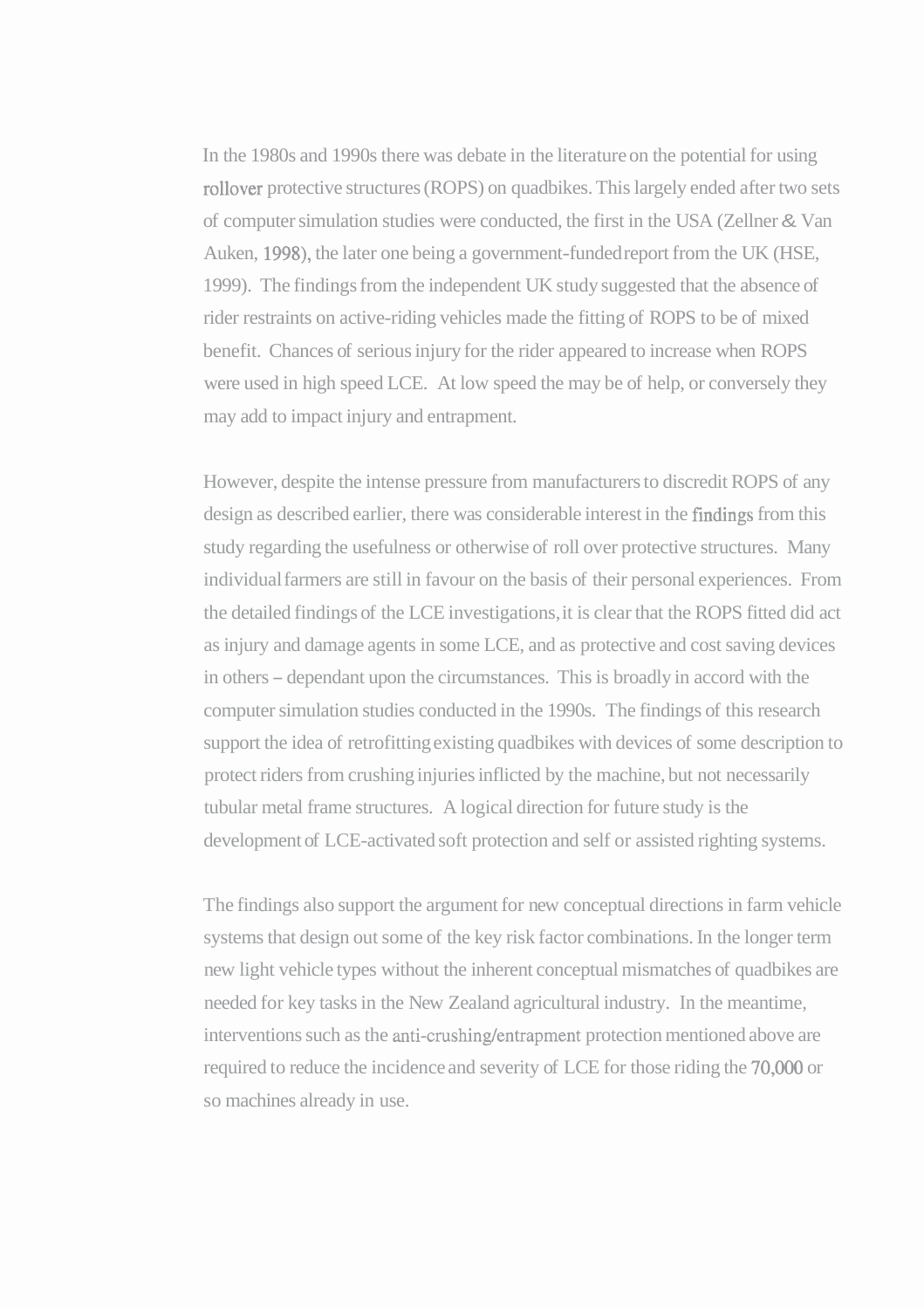At the outset of this research, the evidence base for the commonly accepted set of risk factors was very thin, dated, regionally skewed and politically influenced. The influence of overseas research findings and overseas-generated commercial marketing information was substantial and its relevance overstated - as the findings of this research show. This research provides a New Zealand specific evidence base of risk factors and their interactions, upon which to more confidently base policy decisions, interventions and priorities for further research.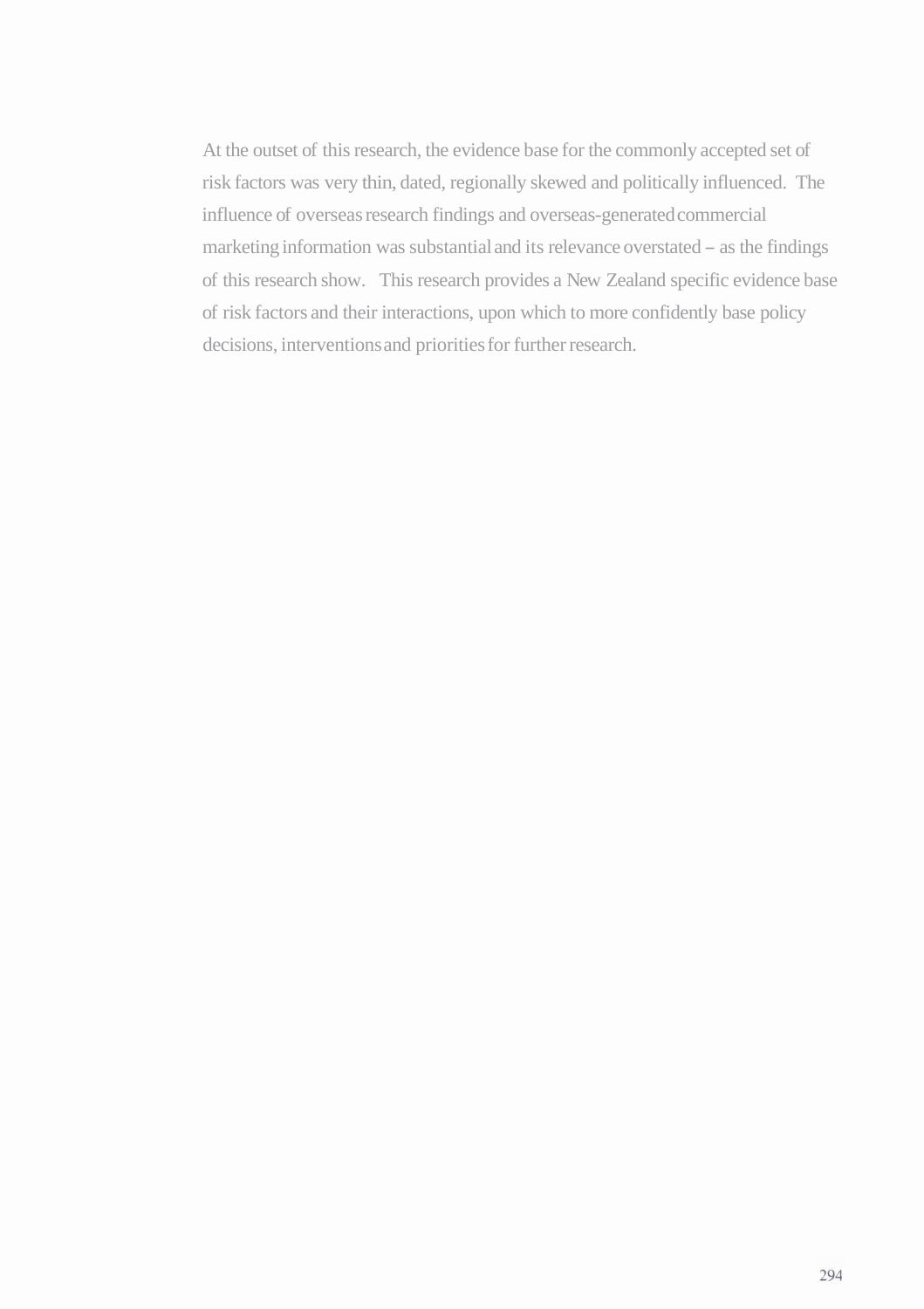#### **6.2.5 Interventions**

The final aim of this series of studies was to identify potential interventions that would reduce the incidence and/or severity of quadbike-related LCE on New Zealand farms.

Few interventions were reported to have been implemented in New Zealand at the outset of this study. Apart from experiments with a variety of types of ROPS, these were predominantly behaviour modification efforts via: training, educational leaflets and videos, and warning stickers placed on machines. As previous sections in this thesis have already shown, the evidence base supporting the few interventions that had been attempted was not a compelling one. In addition, none of the ideas tried had been evaluated for their effectiveness in reducing the incidence or severity of injuries. Efforts by isolated individuals (for example Low, 2000) to tackle this deficiency did not gain sufficient support at a national level, for reasons that remain unclear. The uncertainty in how to act at government agency higher levels may well have been fuelled by a number of factors including: conflicting information on risk factors being provided from the USA researchers in comparison to those stories emerging anecdotally from farms in New Zealand, effective resistance to any increase in regulation of quadbike use by the farming lobby, and the steady efforts of a body of motorcycle distributors backed by powerful overseas corporate funds and lawyers experienced in resisting criticisms of their vehicle designs.

Without an evidence base of New Zealand-specific data on risk factors and their interactions it is understandable that intervention efforts would have lacked momentum. Without any study at **all** of organisational or other latent factors, it is also unsurprising that there were no interventions aimed at this aspect of the systems. By its systems approach, this research therefore expands the scope as well as the depth of potential evidence-based interventions identified.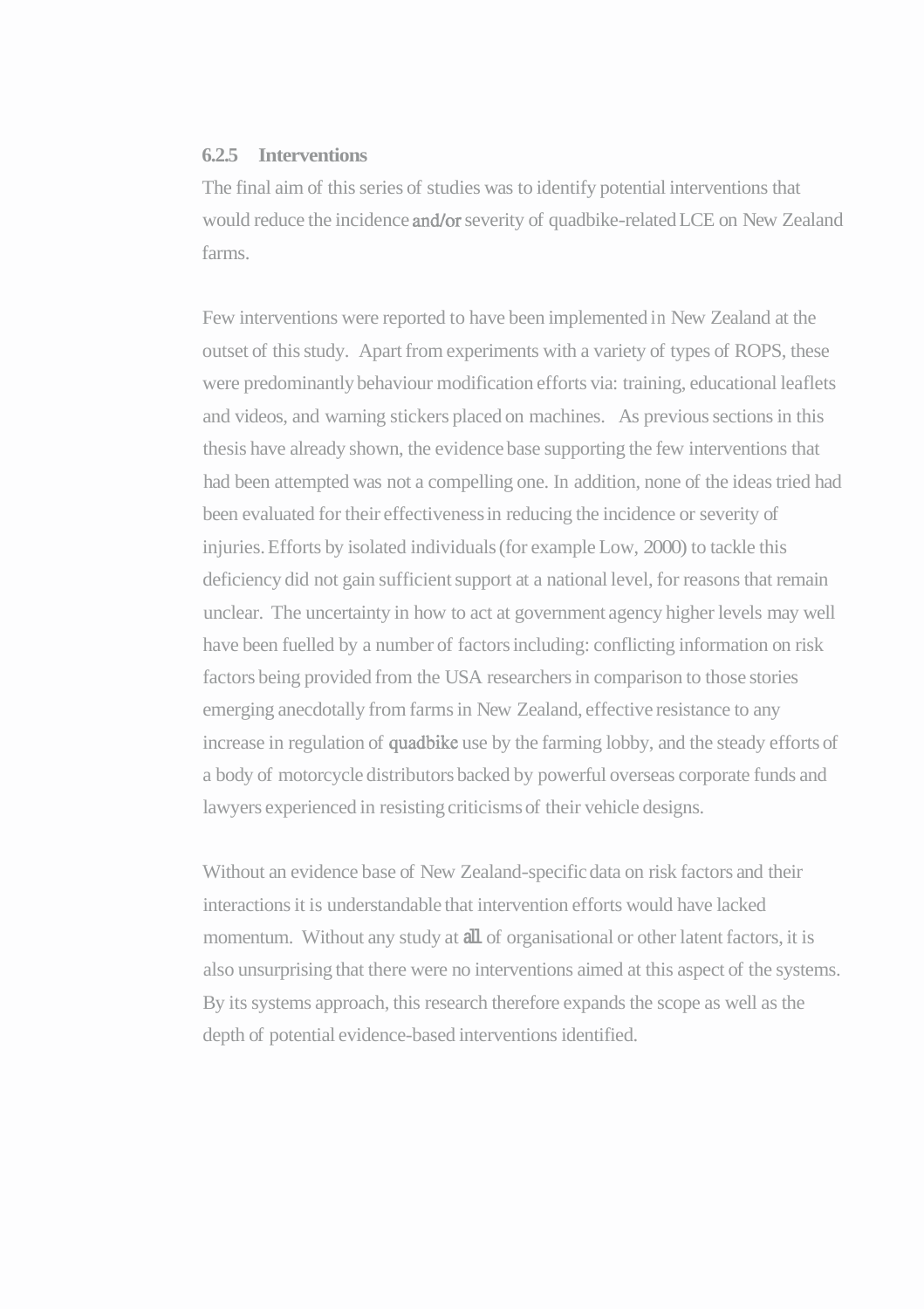Through this series of studies, **72** specific system-wide interventions were identified that address the observed system weaknesses and mismatches in the current quadbikes being offered to New Zealand farmers; they include:

- Error intolerance the quadbike designs afford insufficient opportunity to learn their performance limits by trial and error (a method that appears prevalent on farms) without unacceptable injury and damage
- Affordance mismatch the quadbike being less of a stable platform than it appears to be, which leads to LCE, especially when working with stock in paddocks with surface damage
- $\bullet$  Task demands, abilities and limitations of the 60+ age group the quadbike operation does not match prior learning and stereotypes entrenched in older users. The slow speed turn technique, requiring the opposite lean to a bike, is counter-intuitive for most if not all new riders
- Marketing of false affordances  $-$  they are not built for  $\underline{All}$  terrain, just most. The name encourages users to venture onto types of country where the machine is poorly matched to the environment.
- Entrapment potential following LCE appears too great for users working alone in remote locations, often without cellphone or other communications to call for assistance
- $\bullet$  Load carriage in excess of weights/bulks safely handled by quads is a farm need. Quads are a fast effective means of personal transport, but need to be part of a system that has other realistic provision for load carriage
- Features and fittings need to better match the detail of daily farm use eg.  $\bullet$ Stop/start work through gates, stowage of farming gear, shelter from weather,

Task specific interventions were also identified, as quadbikes were shown during the context study to be used in a variety of quite different applications on New Zealand farms. This research generated interventions targeted at the critical interactions featuring latent, active, and natural factors acting before, during and after LCE in specific tasks. Examples of these interventions for the major task areas - stockwork, spraying and fencing were discussed in Chapter Five.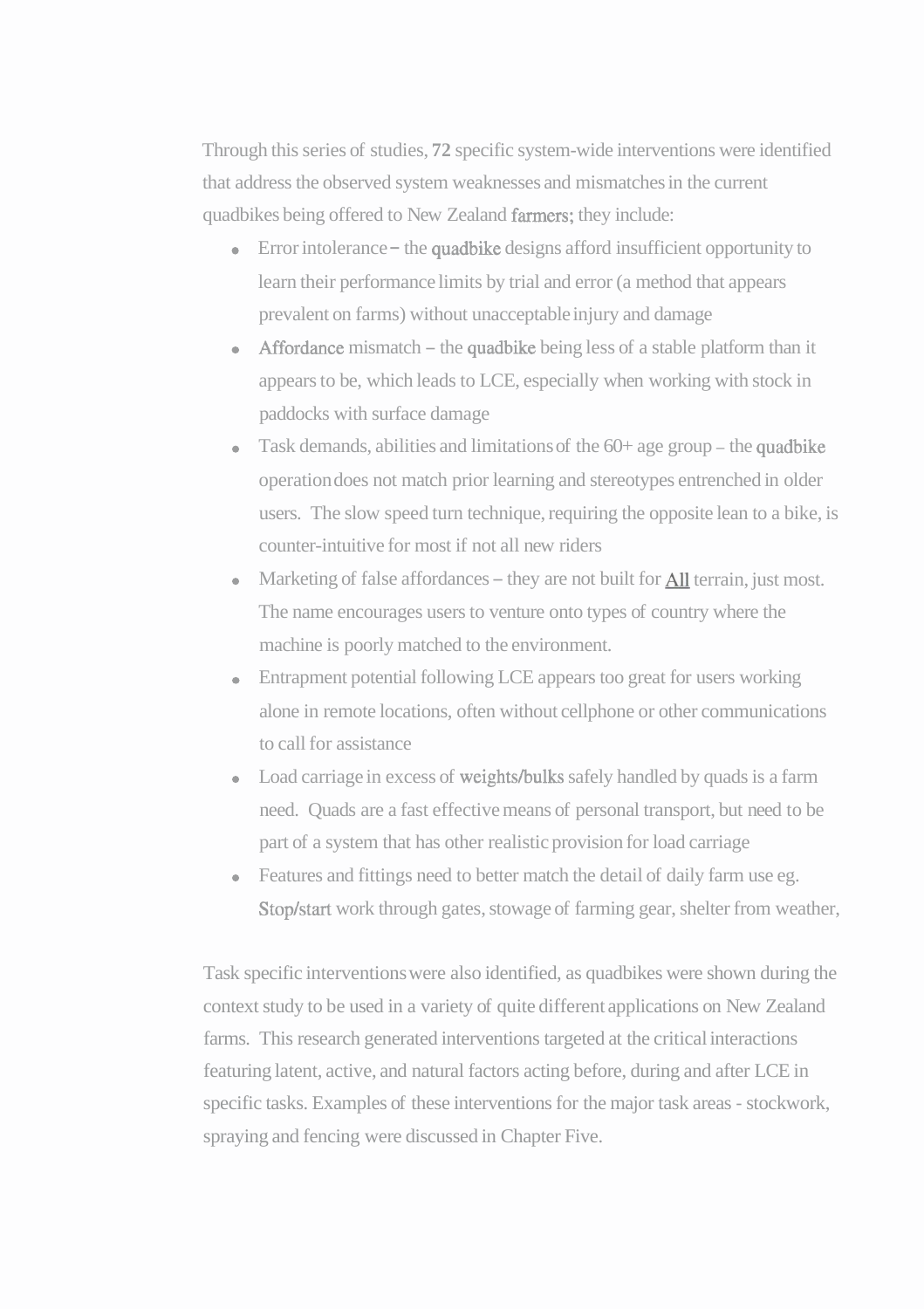The method by which these interventions were developed, as described earlier (see page **204),** also emerged as a natural part of the process of gaining the trust, confidence and cooperation of the people interviewed during the studies. It was not just desirable, but in fact essential, to provide a vehicle for the compiling of their intervention ideas and the building of positive strategies to address the issues that they raised. These formed a valuable part of the findings in their own right as intended, but the process was also found to provide a stronger rapport and thereby a better quality of data overall. The research programme **as** a whole, including methods of reporting to maximise impact, made sense to the people taking part as well **as** to the researcher, improving cooperation and buy-in.

The absence of any literature at all on the development and success of occupational quadbike LCE interventions on farms in New Zealand is noteworthy, given the number of years that these machines have been recognised **as** problematic. This study therefore makes an important and overdue contribution.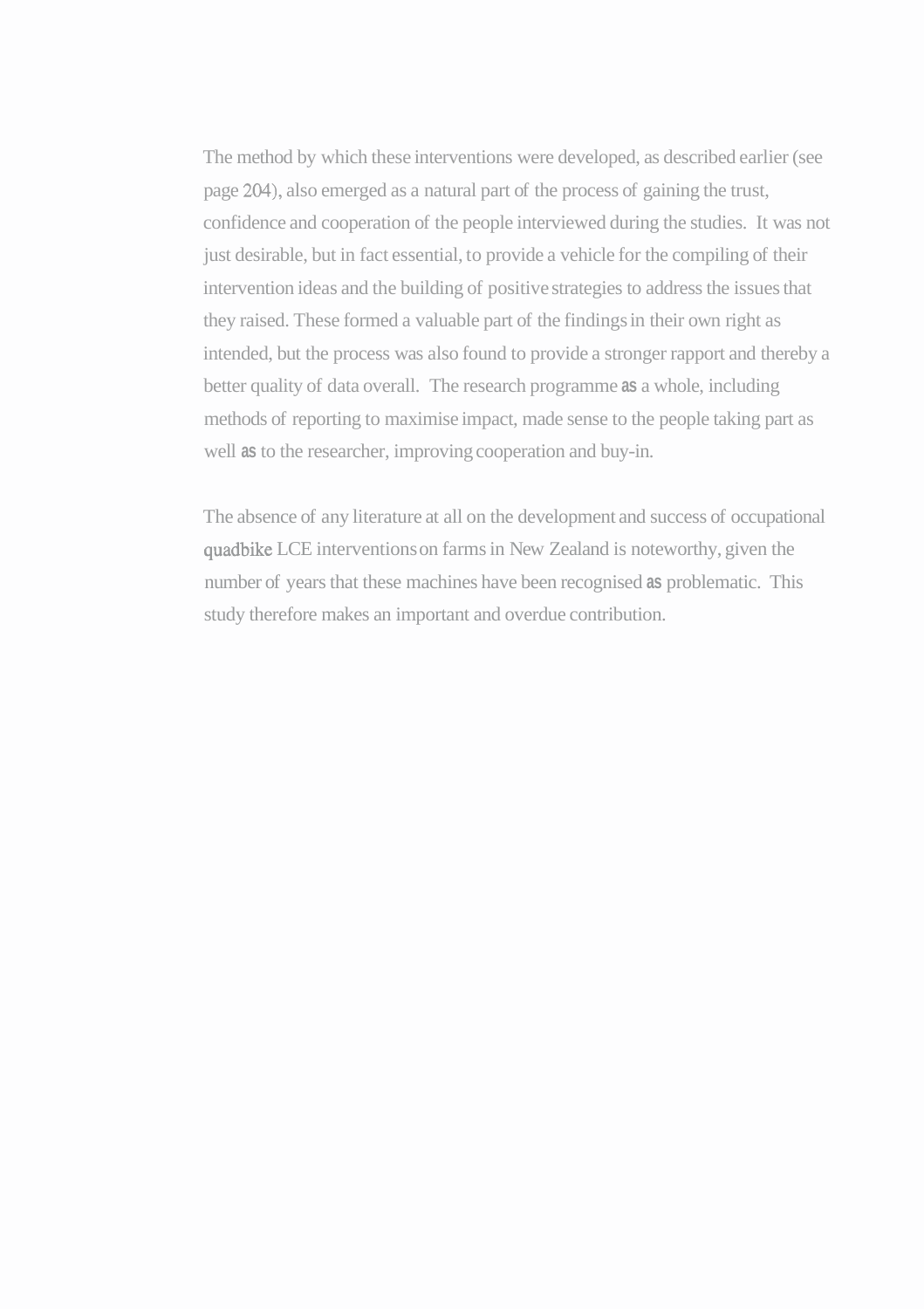# **6.3 Directions for further research**

Prior to this research, there had been very few studies on quadbike use in New Zealand and even less with the detail, face validity and sufficient rigour to provide a sound evidence base for intervention design. Internationally, the bulk of the literature published since **2002** continues to be epidemiological studies monitoring the patterns of injuries and fatalities occurring in North America.

Amongst the most conspicuous gaps in the international literature, and one which still remains, is the lack of comparative studies that investigate the differences in system design and operation between those farms/organisations that experience unacceptable numbers of costly quadbike LCE, and those that do not  $-$  the more resilient (Cook & Nemeth, **2006)** organisations. The reasons for the lack of research attention may reflect the significant differences between private recreational use in the bigger markets versus occupational use in New Zealand. The first stage in any such study would need to be an objectively supported screening exercise that quantifiably demonstrated that the better performing operations were exactly that, and not simply better at suppressing LCE reports. Long term data collection through instrumentation fitted to the quadbike would seem appropriate. In the period since this research commenced, the technology has become increasingly available to carry this out. The recommendation is that this study would take a community-wide approach, investigating the wider social context within which resilience had been established.

Other areas needing further study and covering a broad span were identified during the course of the research. These were discussed at the relevant points throughout the thesis but are included here in summary form in Table **6.1.** Those considered most urgent by the researcher are shown in bold.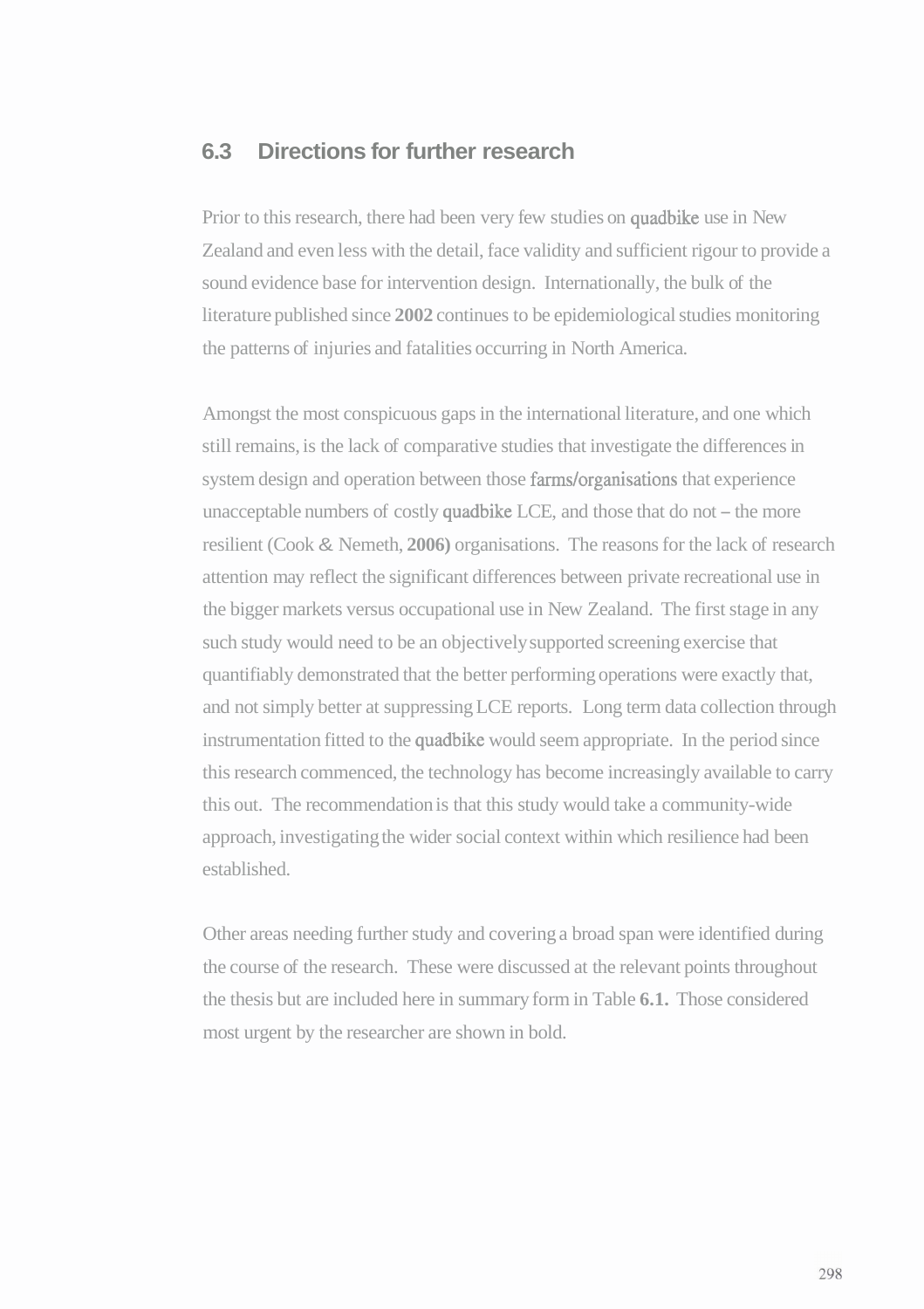Table 6.1 Directions for future research

| <b>Level</b>          | <b>Pre-LCE</b>                                                                                                                                                                                                                                                                                                                                                                                                                                                                                            | <b>During LCE</b>                                                                                                                                                                                                                                                                                                                                           | <b>Post-LCE</b>                                                                                                                                                                                                                                                                                            |
|-----------------------|-----------------------------------------------------------------------------------------------------------------------------------------------------------------------------------------------------------------------------------------------------------------------------------------------------------------------------------------------------------------------------------------------------------------------------------------------------------------------------------------------------------|-------------------------------------------------------------------------------------------------------------------------------------------------------------------------------------------------------------------------------------------------------------------------------------------------------------------------------------------------------------|------------------------------------------------------------------------------------------------------------------------------------------------------------------------------------------------------------------------------------------------------------------------------------------------------------|
| Government            | Encouragement of<br>$\bullet$<br>concept redesign<br>Rural access to child care<br>$\bullet$<br>and its effect on quadbike<br><b>LCE</b> for families                                                                                                                                                                                                                                                                                                                                                     | $\bullet$<br>National investigation<br>database<br>$\bullet$<br>Comparison of LCE cases<br>between occupational<br>sectors including high risk<br>(farming contractors) and<br>apparent low risk (eg. golf<br>c o m e maintenance)<br>Feasibility of enhanced<br>$\bullet$<br>search features and data<br>coding to include vehicle<br>type on ACC database | Rural access to medical<br>$\bullet$<br>care<br>$\bullet$<br>Rapid growth of on-going<br>costs for quadbike LCE<br>injury cases<br>Measurement of costs by<br>$\bullet$<br>other methods - not just<br>ACC data<br>The costs of <b>error-</b><br>$\bullet$<br>intolerance in such a<br>widely used vehicle |
| Regulatory            | <b>Control</b> of accessories and<br>$\bullet$<br>restriction of load                                                                                                                                                                                                                                                                                                                                                                                                                                     | Test modifications<br>$\bullet$<br>Supplier investigations of<br>$\bullet$                                                                                                                                                                                                                                                                                  | Search & Rescue in-built<br>$\bullet$<br>alarms for new machines                                                                                                                                                                                                                                           |
| environment           | carriage by design<br>Warrant of Fitness for<br>$\bullet$<br>quadbikes<br>Licensing of machines and<br>$\bullet$<br>riders                                                                                                                                                                                                                                                                                                                                                                                | LCE<br>Point load avoidance<br>$\bullet$<br>guidelines                                                                                                                                                                                                                                                                                                      | $\bullet$<br>Investigation<br>methodologies-<br>formalisation and the use<br>of props and cues                                                                                                                                                                                                             |
| Social<br>environment | <b>Stress and LCE,</b><br>$\bullet$<br>especially among those<br>with family and financial<br>pressures<br>Older riders capabilities<br>$\bullet$<br>and limitations<br>Male y female factors in<br>$\bullet$<br>LCE incidence and<br>severity<br>Effectiveness of media<br>$\bullet$<br>campaigns timed to annual<br>risks<br><b>Identification</b> of pockets<br>$\bullet$<br>of similar <b>quadbike</b> use on<br>farms in other countries -<br>for sharing of research<br>ideas and findings          | Awareness of older users<br>$\bullet$<br>on the need to bail out                                                                                                                                                                                                                                                                                            | Effects of regular family<br>$\bullet$<br>contact during the day on<br>severe LCE<br>Indirect costs to the<br>$\ddot{\phantom{a}}$<br>families of riders injured<br>Implement and evaluate<br>$\bullet$<br>the use of <b>CAA</b> = type<br>incident reports in the<br>media each month                     |
| Organisation          | LCE by farm type and the<br>$\bullet$<br>reasons for the possibly<br>higher incidence of LCE<br>on mixed sheep/beef<br>operations<br>Optimising track design<br>$\bullet$<br>Comparative studies to help<br>$\bullet$<br>with choosing the right<br>machine for the job<br>Planning for fatigue<br>$\bullet$<br>effects and managing<br>peak workloads<br>Pre-lunch peaks for LCE,<br>$\bullet$<br>why?<br>Objective measures of<br>٠<br>quadbike activity using<br>GPS and other data logging<br>methods | Impact of entrapment<br>$\bullet$<br>features through medical<br>records study                                                                                                                                                                                                                                                                              | Formalisation of Search &<br>$\bullet$<br>Rescue policy                                                                                                                                                                                                                                                    |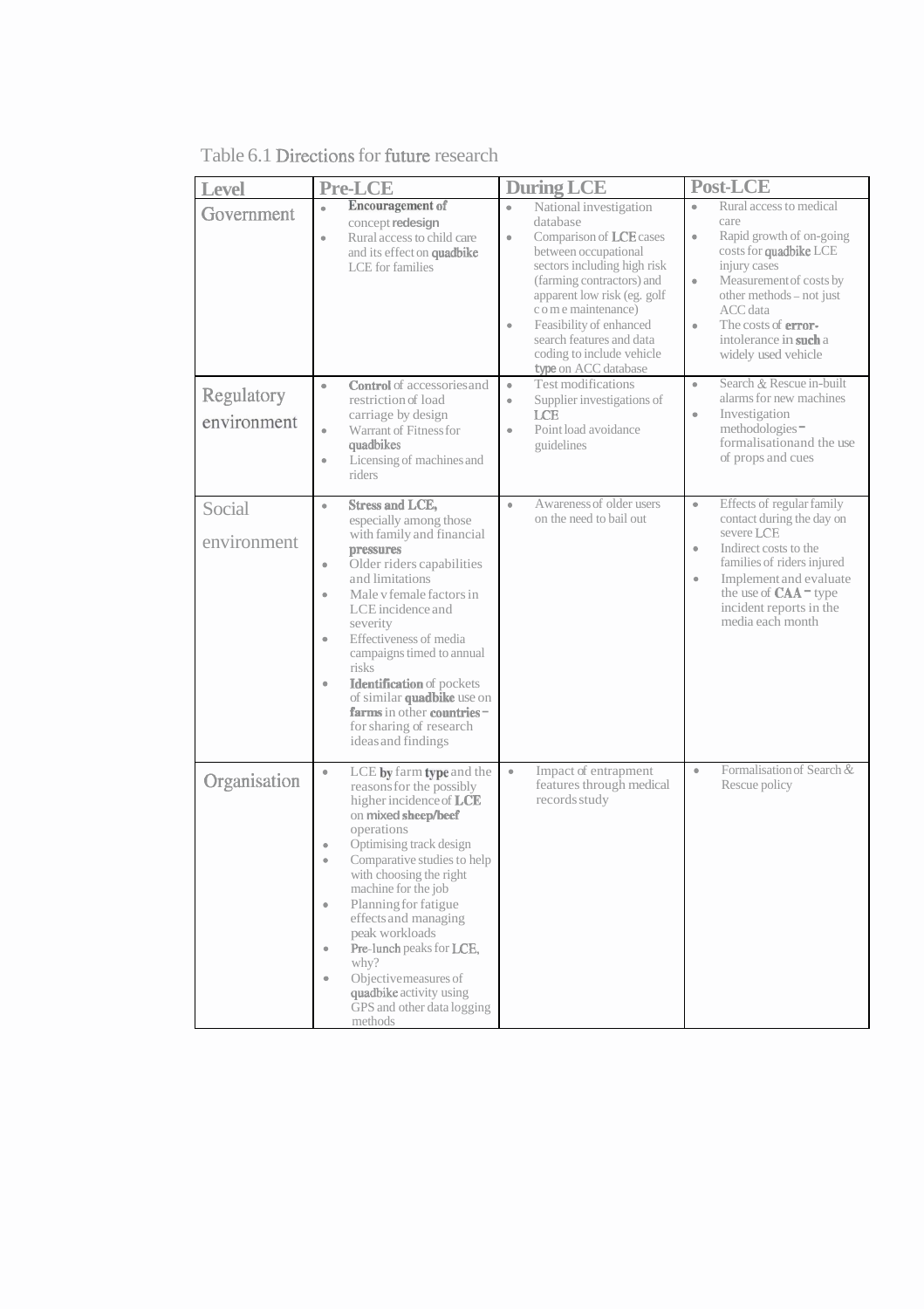| Physical<br>environment | Benefits of land<br>$\bullet$<br>management to reduce<br>risks: Track maintenance,<br>Shorter grass on routes<br>across paddocks, Soil<br>erosion control and Fence<br><b>line</b> planning                                                                                                                                                        | $\bullet$                                                                                                                                                                     | Tele-Communication<br>٠<br><b>links</b> |
|-------------------------|----------------------------------------------------------------------------------------------------------------------------------------------------------------------------------------------------------------------------------------------------------------------------------------------------------------------------------------------------|-------------------------------------------------------------------------------------------------------------------------------------------------------------------------------|-----------------------------------------|
| Cargo                   | Improved spray system<br>$\bullet$<br>Customised<br>$\bullet$<br>compartmented trailers<br>Control of cargo width<br>$\bullet$<br>Conflicting systems -<br>$\bullet$<br>tangling of old style baling<br>twine with exposed<br>moving parts of new<br>quadbikes                                                                                     | Tank baffles<br>$\bullet$<br>Lowered stowage<br>$\bullet$<br>Trailer behaviour in LCE<br>$\bullet$<br>and the potential for braked<br>trailers for quadbikes                  |                                         |
| Machine                 | Creeper gear<br>$\bullet$<br>Reverse gear warning<br>$\bullet$<br>beeper<br>Throttle protection<br>$\bullet$<br>Effective park brakes<br>$\bullet$<br>Assess wst of poor<br>$\bullet$<br>maintenance and develop<br>plans to improve this<br>Redesign the quadbike<br>$\bullet$<br>operating manual to give<br>it relevance to NZ<br>farming users | Stabiity devices - active<br>$\bullet$<br>and passive system<br>Swivel couplings on trailers<br>$\bullet$<br>and implement drawbars<br>Throttle de-sensitisation<br>$\bullet$ | Air-bag with linked alarm<br>$\bullet$  |
| Rider                   | Effectivenessof user<br>$\bullet$<br>guidelines<br>Specific young rider<br>$\bullet$<br>education<br>Expert user video<br>$\bullet$<br>Purchasing decisions-<br>$\bullet$<br>what really influences<br>farmers when selecting a<br>new machine                                                                                                     | $PPE$ – optimal design and<br>$\bullet$<br>uptake                                                                                                                             | Personal GPS alarm<br>$\bullet$         |
| <b>Level</b>            | <b>Pre-LCE</b>                                                                                                                                                                                                                                                                                                                                     | <b>During LCE</b>                                                                                                                                                             | <b>Post-LCE</b>                         |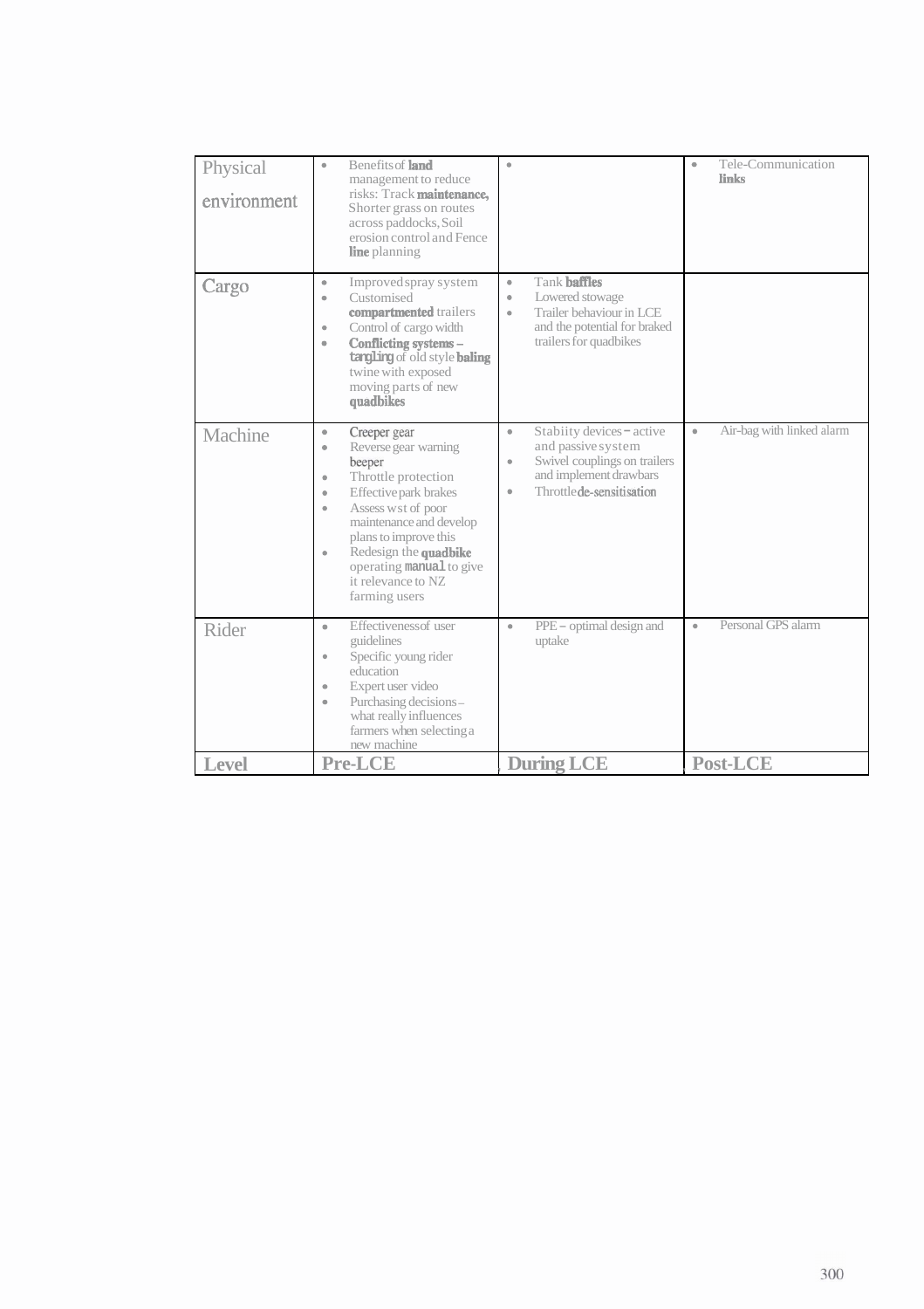# **6.4 Contribution of the research**

The research contributed to the body of knowledge in a number of ways. Firstly, through addressing significant gaps in the scholarly literature. Few studies had been carried out in New Zealand, and none had previously adopted a systems approach to build an understanding of the more distal risk factors at an organisational or social level interacting in quadbike LCE amongst farm workers.

The extent of the participative engagement with the farming community and wider industry also sets this research apart from previous studies. It is the first major set of investigations into quadbike LCE to be conducted at the site of the incident – rather than via telephone interviews.

To achieve this system-wide perspective, a new method of investigation was developed for the study which built on established methodological elements and approaches from occupational health and safety, ergonomics, air accident investigation and forensic science. The use of props and context-dependent memory cues was introduced, despite there being no evidence in the literature of prior use in a health and safety investigation setting; it proved beneficial. For analysis and interpretation, a new interactive model of quadbike LCE was developed incorporating information processing steps.

While a substantial step forward, the value of the findings from this research will become less relevant with time as models of quadbike change and the systems within which they are used change also. The methodological advances however will be more durable, and therefore in my view form the more significant contribution.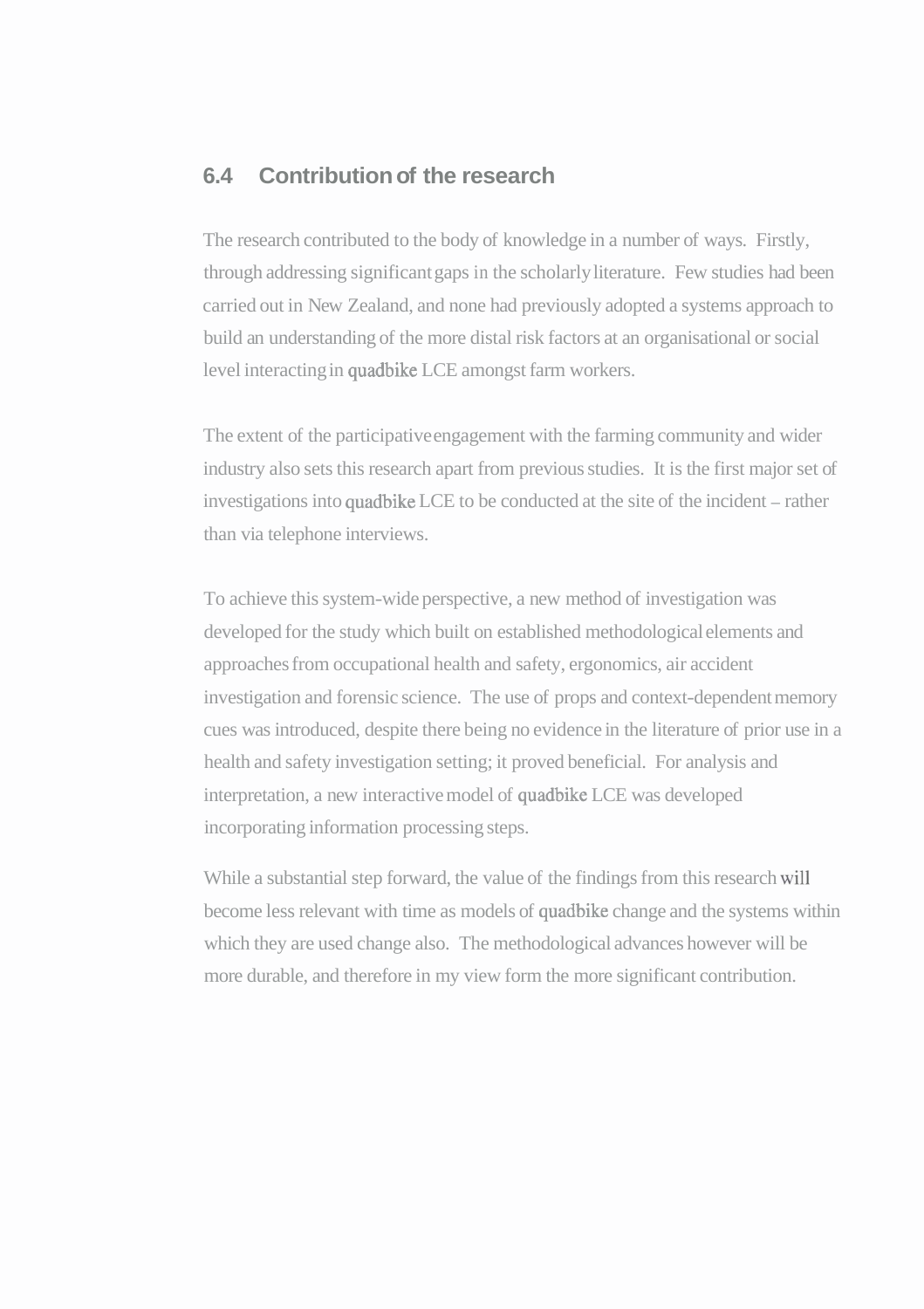# **6.5 Conclusion**

This research was the first carried out in any country that explored quadbike LCE problems on farms using both incident-dependent and incident-independent methods. It was also the first to employ an ergonomics systems approach. The investigation method that was developed added specific modifications to existing established techniques to produce an original method tailored to the off-road occupational vehicle sector.

**An** interactive causation model incorporating information processing elements was developed for data analysis of the quadbike LCE. This built on existing models with established validity and credibility in the New Zealand primary industries but included significant additional features.

The method developed was successful, but in retrospect, it is now evident where improvements could have been made to improve the overall economy, and sharpen the focus of the work. However, a very low level of understanding existed regarding quadbike use on New Zealand farms at the start of the exercise, and the decisions on method design - to quote Sidney Dekker (2002) - 'made sense at the time'.

Aircraft in the early days of flying were 'exciting and useful but intrinsically unforgiving' Wiegmann and Shappell (2003). The same may be said of quadbikes on New Zealand farms today, the design concepts are less than 30 years old and would still be in their relative infancy even if the designers had been focussed on optimisation for occupational users instead of recreational ones. The farming environment is a dynamic one where, as with flying, risk factors change continuously and their interactions can therefore never be fully anticipated. The findings of this research suggest that the aim should be for quadbike riders in New Zealand to be equipped to make an informed analysis of all aspects of their system, and make changes to the work organisation, physical design of tools and environment, and